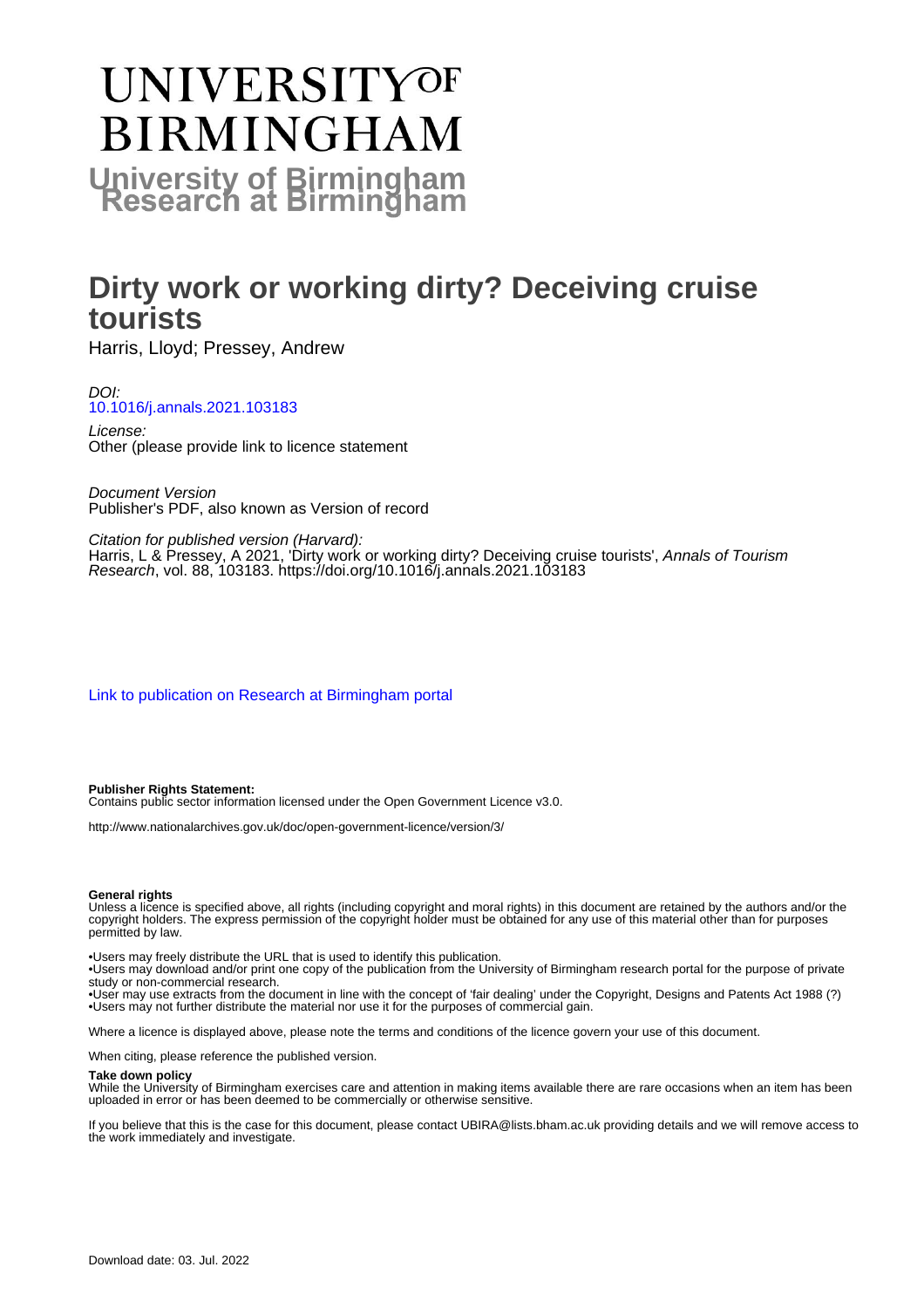

Annals of Tourism Research

journal homepage: [https://www.journals.elsevier.com/annals-of-](https://www.journals.elsevier.com/annals-of-tourism-research)

### RESEARCH ARTICLE

## Dirty work or working dirty? Deceiving cruise tourists

### Lloyd C. Harris  $*$ , Andrew Pressey

Birmingham Business School, Birmingham University, Edgbaston, Park Road, Birmingham B15 2TY, United Kingdom

#### article info abstract

Article history: Received 10 September 2020 Received in revised form 22 December 2020 Accepted 18 February 2021 Available online xxxx

Associate editor: Adele Ladkin

Keywords: Dirty work Tourist deception Routine activity theory Cruise ships

Evidence suggests that some cruise ship employees engage in work that aligns to the poor working conditions, servile roles, or stigmatized positions of 'dirty workers'. Accordingly, we adopt Routine Activity Theory from criminology to generate insights into research into employee misbehavior, the interactions of tourists and service workers, and the dirty work of cruise ship personnel. We begin with a review of contemporary research into crime, deception, and tourism before outlining existing insights into cruise ship work. After outlining our research approach, we present the result of a study into the convergence of likely offenders, potential targets, and opportunities to deceive passengers in the context of cruise ships. We conclude with a series of implications of theory and practice.

Crown Copyright © 2021 Published by Elsevier Ltd. All rights reserved.

#### Introduction

While fictional detectives and amateur sleuths doggedly pursue 'means, motives, and opportunities' to track down fiendishly clever criminals in TV shows and crime novels, criminologists rely on the convergence of likely offenders, suitable targets, and the absence of a capable guardian in predicting societal misbehavior. This focus falls within criminology's Routine Activity Theory (a subsidiary of Rational Choice Theory), which emphasizes context and environmental factors in explaining societally deviant behavior (see [Cohen & Felson, 1979\)](#page-11-0). The sporadic but often insightful literature on tourist criminology and deviant behavior has generated valuable findings into recorded and observable crime (e.g. [Ajagunna, 2006;](#page-10-0) [Brunt, Mawby, & Hambly, 2000](#page-10-0)), but has neglected the more prevalent, but more nuanced and subtle forms of deviance, crime, deception, and employee misbehavior (see [Harris, 2012\)](#page-11-0).

Scholars and commentators have noted the growth of the cruise ship industry as an increasingly valuable segment within global tourism, albeit one significantly affected by the ongoing pandemic [\(Micallef, 2020](#page-11-0)). While brochures and adverts depict cruise ships as havens of opulence, critical observers have presented such settings as 'sweatships' whose deleterious treatment of many employees is to be deplored and exposed (see [Klein & Roberts, 2003\)](#page-11-0). In this regard, some cruise ship employees work within conditions that align to the poor working conditions of 'dirty workers' (see [Hughes, 1962;](#page-11-0) [Bruns, 2008](#page-10-0)). Such contingencies chime with research that suggests when employees are faced with poor working conditions their levels of deviancy increase [\(Harris & Ogbonna, 2009\)](#page-11-0), while staff facing poor working conditions are more likely to act deceptively and even manipulate tourists ([Chapman & Light, 2017;](#page-10-0) [Harris, 2012\)](#page-11-0).

The aim of this study is to explore interactions between cruise ship workers and passengers to elucidate the extent to which contingencies and conditions permit or facilitate employee misbehaviors. We employ Routine Activity Theory as a lens through which we can explore the convergence of conditions to support or discourage employee deception and manipulation. This

Corresponding author.

E-mail addresses: L.C.Harris@bham.ac.uk, (L.C. Harris), <A.Pressey@bham.ac.uk>. (A. Pressey).

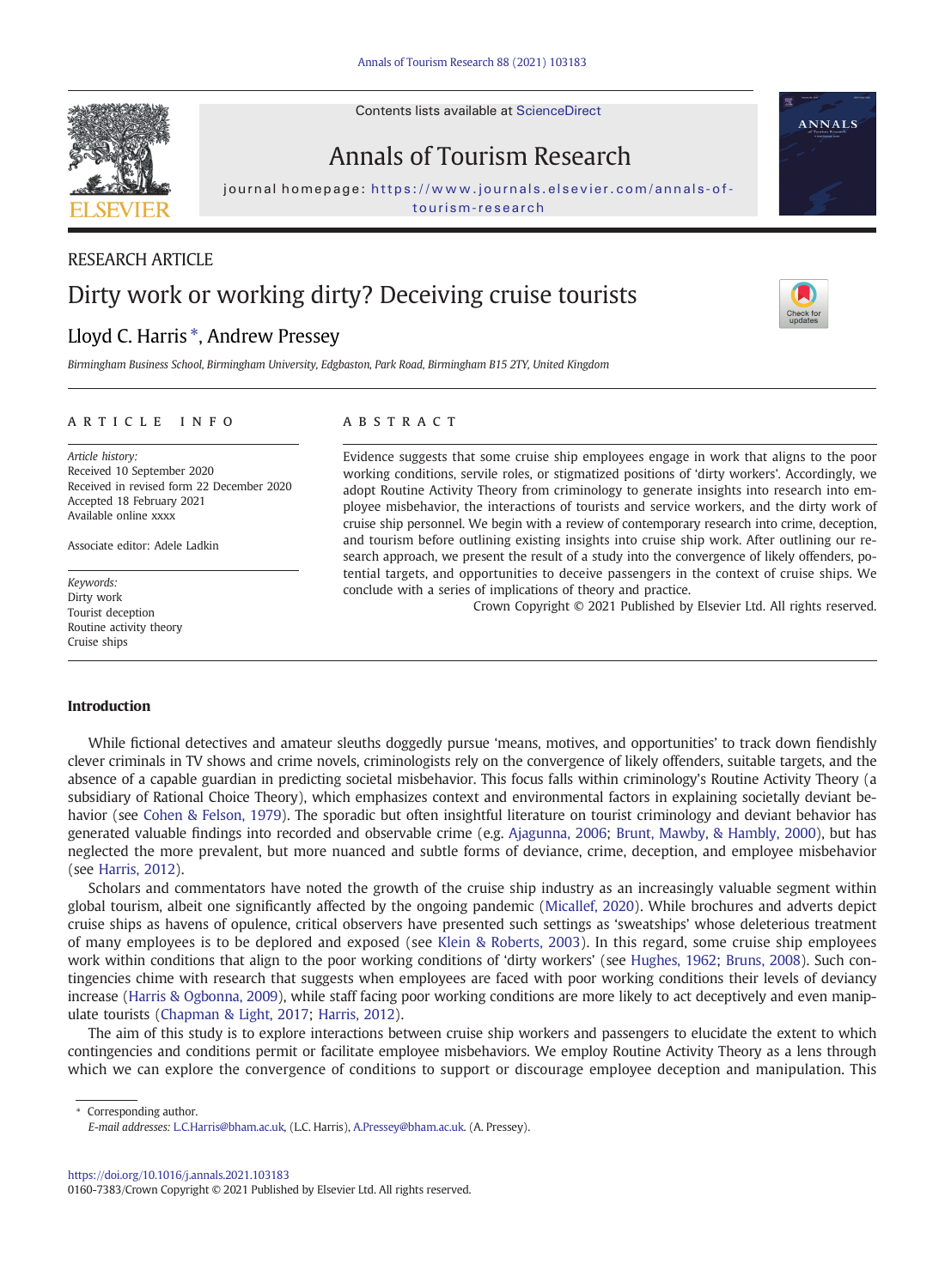perspective is adopted with the objective of generating insights into employee misbehavior, the interactions of tourists and service workers, as well as the dirty work of cruise ship personnel.

#### Crime, deception, and tourism

[Cohen and Felson \(1979\)](#page-11-0) examined crime rate change between 1947 and 1974 and concluded that both environmental and social factors were key drivers of crime. Consequently, [Cohen and Felson \(1979\)](#page-11-0) introduced 'Routine Activity Theory'– one of the most cited theories in criminology – in an attempt to help explain the causes and domains of criminal events. Routine Activity Theory is a macro theory of crime that places less emphasis on the offender, and takes into account social and economic factors (see [Becker, 1968\)](#page-10-0). Under the tenets of Routine Activity Theory, crime is planned and rational behavior, motivated by a cost versus benefit calculation, where such "behavior [is] designed to meet the offender's commonplace needs for such things as money, status, sex, excitement, and that meeting these needs involves the making of (sometimes quite rudimentary) decisions and choices, constrained as they are by limits of time and ability and the availability of relevant information" [\(Clarke, 1997: 9](#page-11-0)–10). Opportunities are constantly being presented for crime to occur, rendering it commonplace; crime is 'normal' and dependent on available opportunities based on how social systems are designed.

Under the tenets of Routine Activity Theory, for crime to occur requires the convergence in time and space of three factors: (i.) a likely offender, (ii.) a suitable target, and (iii.) the absence of a capable guardian. This triumvirate has proved theoretically robust in explaining offending across a range of crimes and contexts, including sexual crimes ([Madan & Nalla, 2016](#page-11-0); [Wood & Stichman,](#page-12-0) [2018\)](#page-12-0), residential burglary and robbery ([Chon, 2017\)](#page-11-0), violent and predatory crimes (e.g. murder, arson, and assault) ([Martin &](#page-11-0) [Maples, 2019](#page-11-0); [Trangenstein et al., 2018\)](#page-12-0), fraud [\(DeLiema, 2018](#page-11-0)), violence against women ([Hayes, 2018](#page-11-0)), and most recently, cybercrimes [\(Weulen Kranenbarg et al., 2019](#page-12-0); [Hsieh & Wang, 2018\)](#page-11-0). This framework is now briefly examined in a tourism context.

Initially, for crime to occur a motivated offender who is both capable and willing of committing a crime must be present ([Felson](#page-11-0) [& Cohen, 1980\)](#page-11-0). In an insightful study of tourism employees at a seaside amusement park, [Chapman and Light \(2017\)](#page-10-0) observe that in response to visitor 'misbehavior' (for example, violence, abusive language, and attempted theft), employees reciprocated with visitor cheating, abuse, and violence. This may be attributed to 'in-group' and 'out-group' attitudes, where employees feel justified in their actions given their poor treatment at the hands of visitors. Further, [Chapman and Light \(2017\)](#page-10-0) note that studies have placed less emphasis on tourism employees and their transgressions.

Under the second element of this triumvirate –  $a$  suitable target who is vulnerable as a target of crime or deception – tourists may be particularly susceptible subjects of crime, given that they often have low levels of contextual knowledge of their destination [\(Brunt et al., 2000](#page-10-0); [Harris, 2012](#page-11-0)). Tourists spend more time outdoors and carry valuable items (Maxfi[eld, 1987](#page-11-0)), and may be less likely to report a crime [\(Ryan, 1993](#page-11-0)). In addition, tourists may be less vigilant while on vacation and may be more disposed as targets of crime or else may not be aware of places to be avoided [\(Tarlow, 2011;](#page-11-0) [Harper Jr, 2000](#page-11-0)). This said, little compelling evidence has been offered to demonstrate that tourists are at an increased risk as the targets of crime than any other category of visitor ([Barker et al., 2002](#page-10-0); [Pelfrey, 2011\)](#page-11-0).

Finally, the absence of a capable guardian refers to a lack control or supervision such as the presence of law enforcement, supervisory staff, and surveillance mechanisms [\(Cohen & Felson, 1979](#page-11-0)). Service workers engaging in petty crime towards tourists assume that their actions are undetected by managers ([Harris, 2012\)](#page-11-0), while supervisory staff in tourist settings may overlook petty crime viewing it as acceptable given visitor (mis)conduct [\(Chapman & Light, 2017\)](#page-10-0).

The limited research on tourist criminology has tended to focus on recorded, observable, and serious crime (e.g. [Ajagunna,](#page-10-0) [2006;](#page-10-0) [Brunt et al., 2000](#page-10-0); [Chesney-Lind & Lind, 1986\)](#page-10-0), and focused less attention on crime and deception that goes unreported, as well as subtle forms of crime or deception ([Harris, 2012](#page-11-0)). Most studies are dependent on access to data where a crime has been reported; as a consequence, tourists as victims of crime is "…a difficult issue to analyze, [and] has led to relatively few academic studies" [\(Lisowska, 2017: 31](#page-11-0)). According to [Prideaux \(1996\)](#page-11-0), how a destination is perceived also influences the magnitude of crime (for example, a destination regarded as relatively hedonistic is more likely to have higher levels of crime than a destination that is predominantly family-centric). While an economic motive is regarded as one of the key drivers of crimes against tourists [\(Tarlow, 2011\)](#page-11-0), tourists may be subjects of a compendium of many types of crime; however, the most common would seem to be burglary, theft, robbery, pickpocketing, assault, fraud, and other petty crime [\(Pizam, 1982, 1999\)](#page-11-0), as well as sexual assault and murder [\(Panko & Henthorne, 2019\)](#page-11-0). In addition, levels of reported crime in some sub-sectors of the tourism industry are surprising. For example, in 2017, 106 crimes were reported aboard cruise ships embarking from U.S. ports alone [\(U.S. Department of](#page-12-0) [Transportation, 2018\)](#page-12-0).

In a study of the deception of tourists, [Harris \(2012: 1088\)](#page-11-0) makes a number of surprising conclusions: "…many service workers are guilty of, at best, sharp business practice, and at worst, criminal acts of minor fraud, deception and even theft (none of which are reported or recorded)." In an attempt to justify this stark conclusion, [Harris \(2012\)](#page-11-0) suggests that RAT may be a particularly helpful lens through which to explain the deception of tourists by service workers. This study remains one of the few empirical accounts that draws on the narratives of the perpetrators of deception in tourist settings – namely service workers.

Since its inception, RAT has been highly influential in the field of criminology [\(Wikström, 2009\)](#page-12-0), as well as pivotal in its logical explanation of criminal acts ([Mustaine & Tewksbury, 1999\)](#page-11-0). RAT would appear particularly well-suited to explain the deception of tourists, despite receiving limited attention in the tourism literature [\(Ho, Zhao, & Dooley, 2017\)](#page-11-0). The present study examines the deception of passengers on cruise ships, as well as their general manipulation. If cruise vacations are predicated on the highest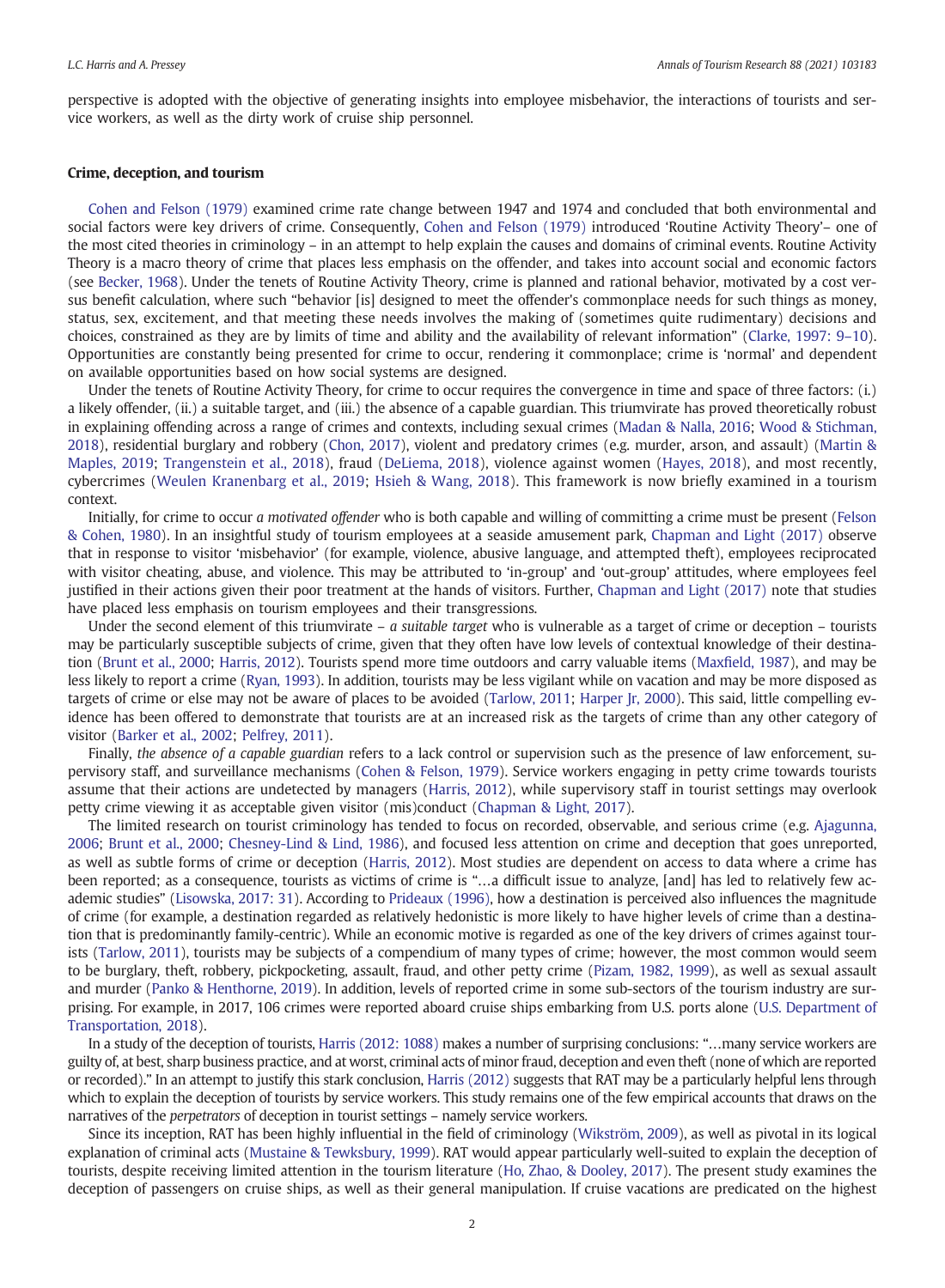levels of service, and service protocols and blueprints with clearly predicated service 'scripts' and roles, why and how would service workers deviate from these to deceive and manipulate tourists?

#### Cruise ships and working conditions

The working conditions on cruise ships are unlike many other contexts within the tourism and hospitality industries. Crews are typically multicultural, they remain on-board during most of the cruise away from family and friends, inhabit their own private space when not working, and remain isolated on board for long periods. Against this, customer-facing staff are expected to provide the very highest in-service standards to passengers. A key determinant of customers when choosing a cruise package is the anticipated high levels of customer service ([Xie, Kerstetter, & Mattila, 2012\)](#page-12-0). Therefore, cruise ships cannot operate without staff capable of delivering high levels of customer service who can adhere to managerially prescribed service protocols and (at least partly) 'scripted' roles. There is, however, also a dark counterpoint to this narrative, where employees have to work, live, and socialize in often poor working conditions – factors hardly conducive to encourage staff to consistently deliver high standards of customer service.

Previous work on cruise ships has typically privileged the experiences of cruise passengers and customer profiles ([Yi, Day, &](#page-12-0) [Cai, 2014](#page-12-0); [Meng, Liang, & Yang, 2011](#page-11-0); [Teye & Leclerc, 1998;](#page-11-0) [Morrison, 1996](#page-11-0); [Foster, 1986](#page-11-0)), but has tended to neglect the experiences, attitudes, and behaviors of cruise ship workers [\(Papathanassis & Beckmann, 2011](#page-11-0)). The cruise ship industry promotes itself as a happy and harmonious working environment – a way to see the world at little cost and be remunerated for it – and for some employees this experience is undoubtedly true [\(Matuszewski & Blenkinsopp, 2011\)](#page-11-0). The incongruity, however, between working conditions promoted by cruise ship lines and the actual experiences of many employees have been widely reported [\(Radic, 2019;](#page-11-0) [Gibson, 2008;](#page-11-0) [Chin, 2008;](#page-10-0) [Klein, 2002](#page-11-0); [Frantz, 1999;](#page-11-0) [Chapman, 1992](#page-10-0)), although other studies point to the satisfying and enriching nature of cruise ship work ([Radic, Ariza-Montes, et al., 2020](#page-11-0); [Dennett, 2018\)](#page-11-0).

Although the poor working conditions of some cruise ship workers are concealed from passengers [\(Klein, 2002](#page-11-0); [Weaver,](#page-12-0) [2005a](#page-12-0)), numerous accounts report cramped living quarters [\(Kobus, 2012a\)](#page-11-0), excessive workloads and irregular hours ([Bruns &](#page-10-0) [Hutchinson, 2015;](#page-10-0) [Kobus, 2012b\)](#page-11-0), limited legal protection [\(Presser, 2017\)](#page-11-0), safety concerns and questionable dismissal practices ([Walker, 2016\)](#page-12-0), as well as random (and intrusive) cabin inspections. Perhaps it is unsurprising then that some cruise ships have been labelled 'sweatships' [\(Klein & Roberts, 2003\)](#page-11-0) for the pernicious treatment of some workers (although methods to improve working conditions have been studied – see [Praetorius, Österman, & Hult, 2018\)](#page-11-0). Clearly not all cruise lines are irresponsible employers; some websites specialize in promoting positions in leading responsible cruise lines (e.g. cruisejobfi[nder.com](http://cruisejobfinder.com)). Nonetheless, these accounts of cruise ship workers' conditions align with narratives of 'dirty work' found in other occupations ([Hughes, 1962\)](#page-11-0), where employees are subjected to poor working conditions, servile roles, or stigmatized and degrading jobs (e.g. exotic dancer, telemarketer). Further, several texts by whistle-blowing former employees have provided sensational accounts of the lives (and treatment) of workers on cruise ships (e.g. [Bruns', 2008](#page-10-0) Cruise Confidential series). Overall, however, dirty work has received limited detailed attention in the broader tourism and hospitality literatures ([Nimri, Kensbock, Bailey, Jennings, &](#page-11-0) [Patiar, 2020;](#page-11-0) [Morgan & Pritchard, 2019](#page-11-0); [Dennett, 2018](#page-11-0); [Mooney et al., 2016\)](#page-11-0).

Studies of service-workers indicate that when employees are faced with poor working conditions their levels of deviancy increase ([Harris & Ogbonna, 2009\)](#page-11-0). Similarly, studies demonstrate that staff facing poor working conditions are more likely to act deceptively and even manipulate tourists ([Chapman & Light, 2017](#page-10-0); [Harris, 2012\)](#page-11-0). Such misbehavior may be considered a coping mechanism for customer-facing employees and a means to subsidize poor levels of remuneration or else triggered by customer misbehavior ([Reynolds & Harris, 2006;](#page-11-0) [Harris and Ogbonna, 2002\)](#page-11-0). For customer manipulation to occur opportunities must be available to service workers where both financial motives/incentives intersect with extended staff-customer interaction. In this regard, similarly to the hospitality sector, cruise ships offer an abundance of retail and service opportunities, and have limited competition or alternatives, particularly while at sea, where staff can manipulate passengers.

Cruise ships afford extensive opportunity for service workers to manipulate passengers for personal gain. Designed to capture revenue from guests, cruise ships are carefully conceived (and enclosed) environments in order to encourage the consumption of various goods and services, in addition to the cruise package [\(Weaver, 2005b\)](#page-12-0). These opportunities present cruise staff with the prospect of manipulating passengers for their own rather than their employer's benefit. While one perspective in gaining gratuities from guests is premised on the ability of service workers to establish rapport and deliver excellent levels of service, an alternate viewpoint would hold that proficiency in manipulation techniques is an alternative method of attracting tips for financial gain, to relieve boredom, and even as a means to exact revenge on 'difficult' guests.

In addition to the design of cruise ships as consumption environments – and the motivation of cruise ship workers to manipulate guests – passengers themselves are often susceptible to manipulation. For many passengers the ship is an unfamiliar environment, where they are not cognizant of the 'rules' of acceptable conduct. Passengers may be uncertain about what packages or excursions to take, or conventions such as whether or not to tip, and how much. Indeed, some cruise companies require passengers to pay tips at the time of booking to reduce such stresses. While such approaches can reduce (but not completely exclude) tip-focused manipulation on ships, workers in customer-facing roles seem well-positioned to take advantage of these circumstances to manipulate guests.

Conventional wisdom holds that cruise ship workers follow broad service scripts and roles in order to deliver excellent levels of service despite how fatigued, homesick, or otherwise upset they might feel, even when not under the gaze of management. For example, [Weaver \(2005a\)](#page-12-0) notes that service workers on cruise ships are expected to adhere to "routinized and standardized social encounters that involve compliance with prepared scripts" (p.10); in this sense these roles are highly interactive and performative in nature (see also: [Dowling, 2006](#page-11-0); [Sehkaran & Sevcikova, 2011;](#page-11-0) [Zomerdijk & Voss, 2010\)](#page-12-0). While not all guest-worker interactions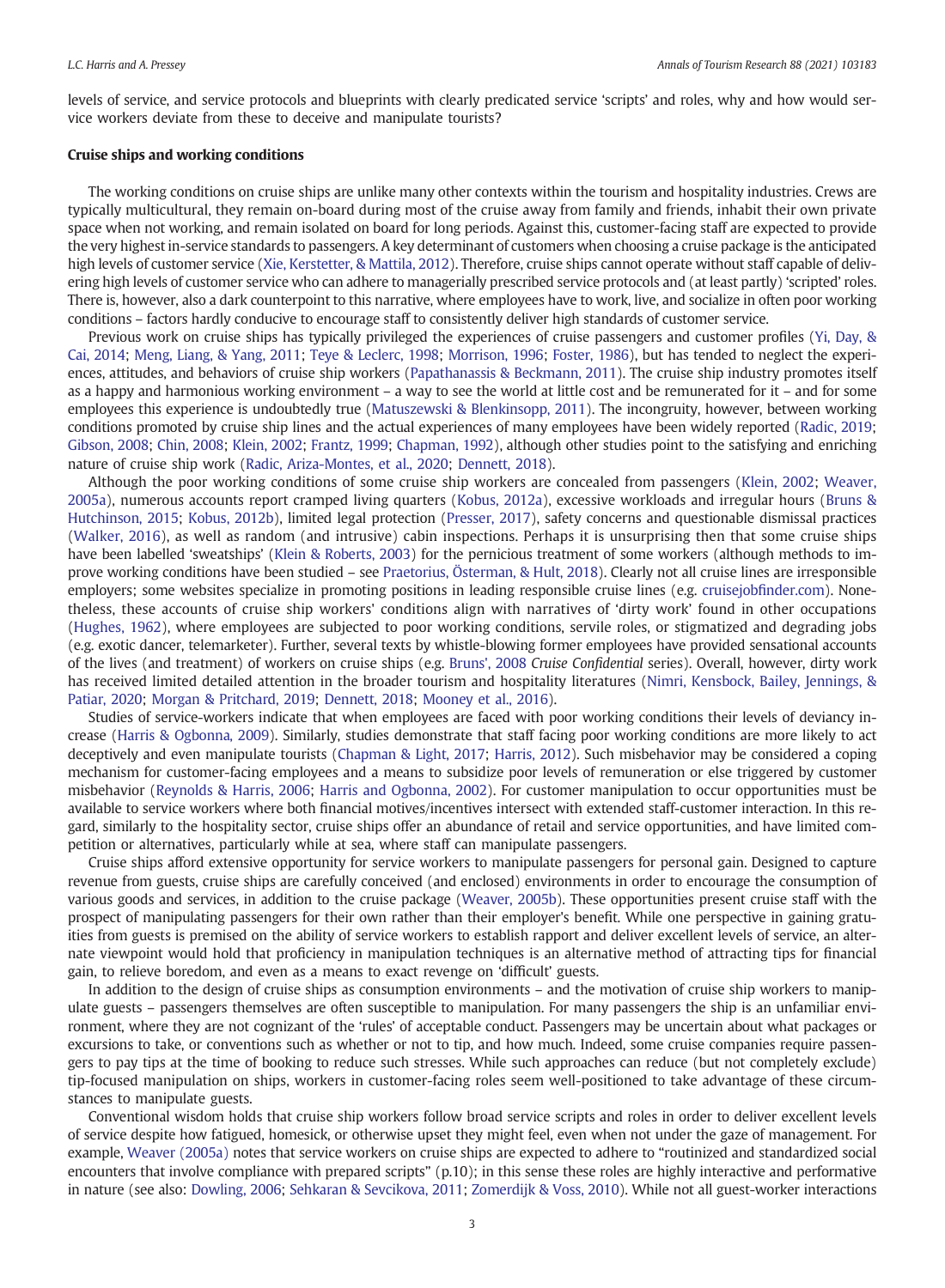are scripted, the tone and role played by service staff are. These roles also require a degree of emotional labor, and in order to deliver an enjoyable vacation period to passengers, "employees engage in self-surveillance and subordinate themselves on behalf of management goals even when management is not looking" [\(Tracy, 2000: 109\)](#page-12-0). Similarly to those working in the hospitality sector, cruise ship workers are expected to act the eager host – to be positive, happy, and polite when working ([Kobus,](#page-11-0) [2012b\)](#page-11-0). Similarly, [Johansson and Naslund \(2009\)](#page-11-0) maintain that employees on cruise ships are deft at hiding their emotions from passengers, who expect their time on-board to be entertaining, relaxing, and enjoyable.

Some of the foregoing studies depict the 'ideal' cruise ship worker as diligent, emotionally controlled, and obedient; any negative feelings are suppressed and to be experienced privately, whereas in public only positive emotions are to be displayed and service scripts and roles carefully followed. Such views, however, are somewhat naïve, idealistic, and overlook the literature on service-worker deviance. While service frameworks are premised on the assumption that employee behavior observes management directives, studies of frontline service workers find that they regularly misbehave and act in deviant ways. In the context of the tourism sector – and cruise ships in particular – where customer service is an important component of a vacation experience, service worker misbehavior is likely to be particularly damaging. Further, given the typical ('dirty work') conditions of employment in the cruise ship industry, such behavior is likely to be more prevalent than previously believed.

#### Research design

Our approach is interpretivist and our philosophical underpinnings are akin to the ontological and epistemological perspectives of constructivism (see [Denzin, 1989\)](#page-11-0). We conducted 50 in-depth interviews with cruise ship employees and customers. Of the 50 informants, 22 were customer-contact cruise ship workers, 4 were non-customer-contact employees, 12 were managers or supervisors and 12 were customers.

Of the customers interviewed, all had spent at least six days on the ship. Nine of the passengers had taken cruises previously (mean 4.4), while three customers were new to cruise ship vacations. Employees and managers had at least three months experience of onboard service with some having worked in the industry for over twenty years. The majority of informants were male (33), ages varied from 22 to 72. While informants were drawn from a wide range of ethnicities and cultural backgrounds, customers were predominately white while frontline employees were predominately from non-European heritages. Informants were drawn from three cruise ships over a four-month period. Confidentiality clauses were employed (details have been altered to disguise other identifying details). Company managements specified as part of access arrangements that no specific details regarding companies or ships could be released (although we are able to confirm that all three ships are large vessels, serve a global market, and operate in a range of locations).

Given the nature of the study, we adopted an approach similar to that employed in previous studies exploring employee clandestine behavior (see [Harris and Ogbonna, 2002, 2009](#page-11-0)). The mean length of interview was 72 min with the majority of interviews lasting around 1 h. For reasons of confidentiality, all interviews were conducted in private locations and face-to-face. In order to ensure privacy, around one quarter of interviews of employees were conducted away from the ship (the majority being undertaken onboard, in unoccupied cabins) while 7 interviews with customers took place onboard. We recognized the possibility that informants might find commenting on illicit behaviors difficult or uncomfortable. Accordingly, we began all interviews by explaining that the informants could pause or stop the interview. Three interviews were temporarily suspended when informants felt the need for a break and an 'off-the-record' reassurance of confidentially clauses.

Following best practice, every interview was audio recorded and transcribed. Transcriptions were supplemented by interview notes and observations (included body language, voice variations, and interpretations of emotion states). These data was afterwards analyzed conjointly with interview transcripts (see [Merton, Fiske, & Kendall, 1990](#page-11-0)). For reasons of reliability, we developed an interview schedule to guide data collection (this also assisted in adhering to data protection and mandated ethical clearance requirements). The approach taken during data collection was to probe answers and encourage informants to talk about their work. Consequently, most interview questions were open-ended rather than closed. This approach permitted more opportunities for participants to describe their experiences in their own terms. We sought to restrict potential bias by interviewing multiple, insightful informants with potentially differing perspectives (see [Eisenhardt & Graebner, 2007](#page-11-0)).

As our design was exploratory, we utilized a data analysis procedure that systematically incorporated analysis both during and after data collection. In this sense, our procedure enriched and informed data collection. This was most evident in our interview schedule which developed over time to include insights gained during earlier data collection. We adopted the recommendations of [Strauss and Corbin \(1998\),](#page-11-0) and the often used three types of coding to analyze our data. 'Open' coding was utilized to discover and identify the properties and dimensions of concepts in the data. 'Axial' coding was employed to link the core categories together at the level of dimensions and properties. Finally, we used a 'selective' coding procedure to integrate and refine insights and theories. We endeavored to adopt procedures throughout data collection and analysis in order to enhance the validity and theoretical generalizability of insights gained.

#### Findings

The analysis of data supported the theory that employee misbehaviors were linked to the convergence of suitable target victims, potential offenders, and the absence of a guardian – the three tenets of Routine Activity Theory. These conditions are popularly reflected in investigations of transgressions to norms, rules, and laws by typically focusing on what are collectively known as the 'crime triangle' or 'indicators of suspicion' [\(Kleemans, Soudijn, & Weenink, 2012](#page-11-0)); means, motive, and opportunity.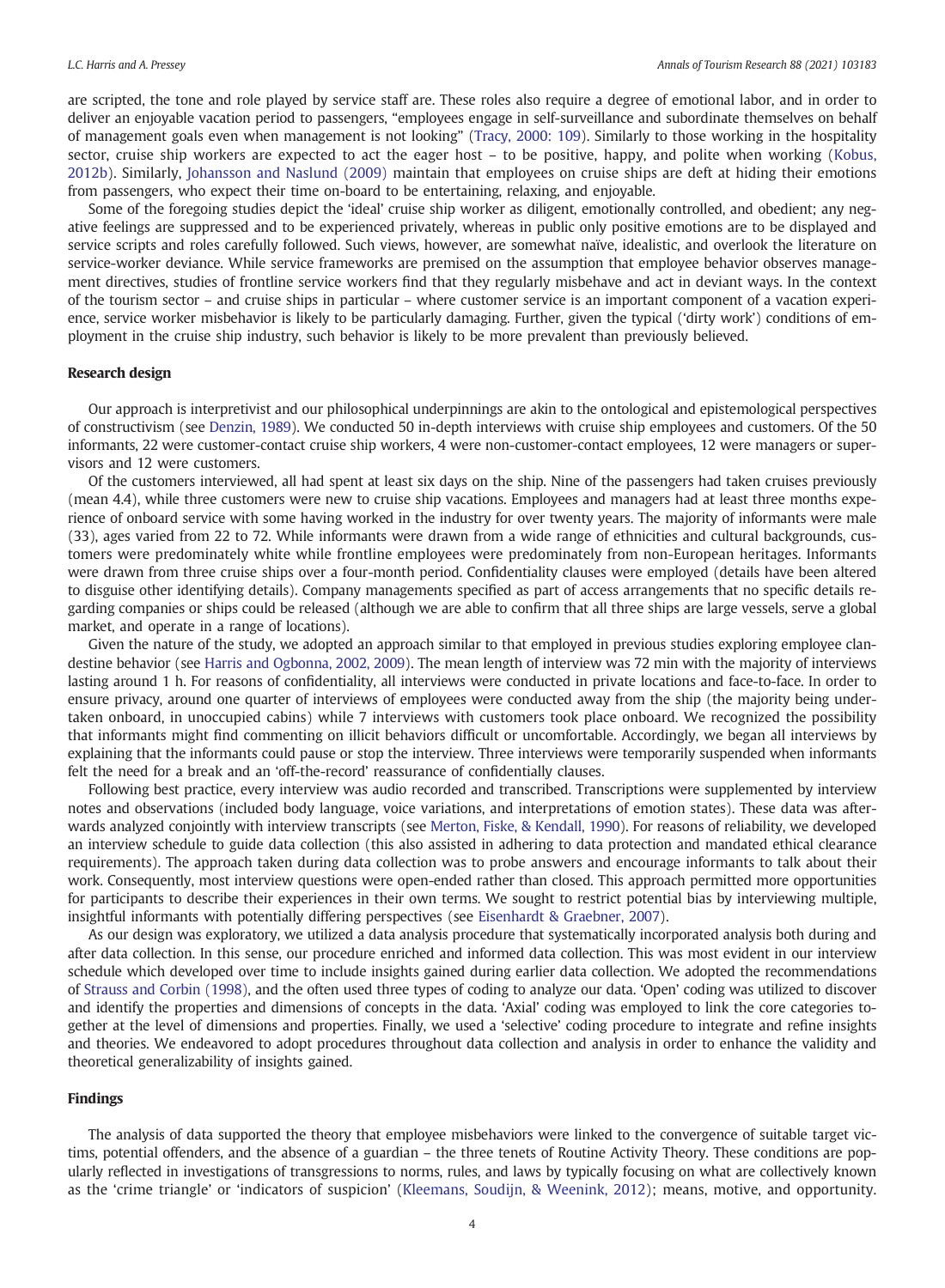Accordingly, our data themes are divided into three main sections outlining the physical convergence of potential victims with offenders, the means through which potential 'offenders' operate, and the opportunities created by limited guardianship.

#### Suitable target victims: pliable passengers alongside dirty workers

Passengers were widely viewed as suitable potential targets by customer-contact workers but markedly less so by non-contact employees or managers. In this regard, a victims' suitability was subjective and linked to the role of perpetrators. Customercontact employees on cruise ships may be viewed as an exemplar of workers undertaking dirty work [\(Hughes, 1951\)](#page-11-0). While conditions vary from company to company, between ships, decks, and roles, most customer-facing employees work very long hours in 'tainted' roles. Indeed, many inexperienced workers, unaccustomed to the hours, initially find the conditions challenging:

Some of the new ones struggle at first – twelve hours on and off is hard until you're used to it!

[[Bar Worker, Male, 34, 8 years' experience]]

Employees frequently share cramped accommodation with other co-workers undertaking similarly long hours with comparatively little privacy and social space. As such, non-working hours are often socially stressful, as Andrew notes:

You have to get on with your roommates – we live on top of each other in shared cabins that are half the size of guest cabins – you get on with people or suffer them!

[[Engine Room Worker, Male, 34, 10 years' experience]]

While the work is considered by many employees well paid (relative to pay in the predominately non-European countries of birth), the hourly rate of such workers is low and non-compliance/conformity is not accepted:

There's no union here! You get sacked and you're off the ship. They just put you off the ship with a ticket home. No appeal, no right to appeal, just off.

[[Bar Worker, Male, 44, 14 years' experience]]

Nonetheless, close working conditions onboard aids in developing a strong sense of team spirit with employees forming close bonds against the out-groups of customers and management:

You live on top of each other on these jobs. No privacy. No peace and quiet. It's just the same grind – us trying to make as much as we can and 'them' [meaning ship management] worrying about this rule or that rule. It's kinda the same on shore but here it's more intense – more pressurized, I think.

[[Casino Operative, Male, 23, 1 year's experience]]

The relationship between passengers and customer-contact workers is short-lived but intimate. While such workers are comparatively stable in their employment (most customer-facing employees signing a season long contract), their passengers change periodically. This constantly changing footfall means that interactions between staff and customers have a comparatively short time to evolve before new customers are transferred aboard. Interactions between passengers and employees are servicerelated, with customers wanting various services (from food and beverages to entertainment to beauty treatments). As such, customers typically view cruise ship workers primarily in terms of their ability to satisfy their needs:

They are marvelous! Always here when you need them. Very attentive and so kind!

[[Passenger, Male, 72, 8 previous cruises]]

However, customer-contact workers were not passive service providers but evaluate customers and alter their interactions accordingly, recognizing that some guests were less certain of their needs and require more guidance. For example, passengers joining the ship were regularly highlighted as in need of special attention:

Lots of them are confused or stressed or jet lagged. You take away their stress, tell them where to go, what to do, how to act, when to act and they'll pay for it. The more experienced guests know the score but lots of people will be insecure and nervous – help them and they'll reward you.

[[Galley Steward, Male, 37, 6 years' experience]]

A key theme that emerged centered on customer-contact employees' evaluations of customers. Consistently, while acknowledging that customer-oriented, management-espoused goals were important, workers evaluated customers on their malleability – often, but not exclusively, in relation to their tipping potential. For example, customers of different nationalities were commonly ranked by the largely non-European employees:

Different nationalities vary in their tipping habits. Americans – very good, automatic, no variance. Europeans – fair – Eastern Europeans very poor. Brits? Lousy, really lousy, beyond very poor! So, you target Americans with all you've got and work your way down from there!

[[Casino Operative, Female, 25, 2 years' experience]]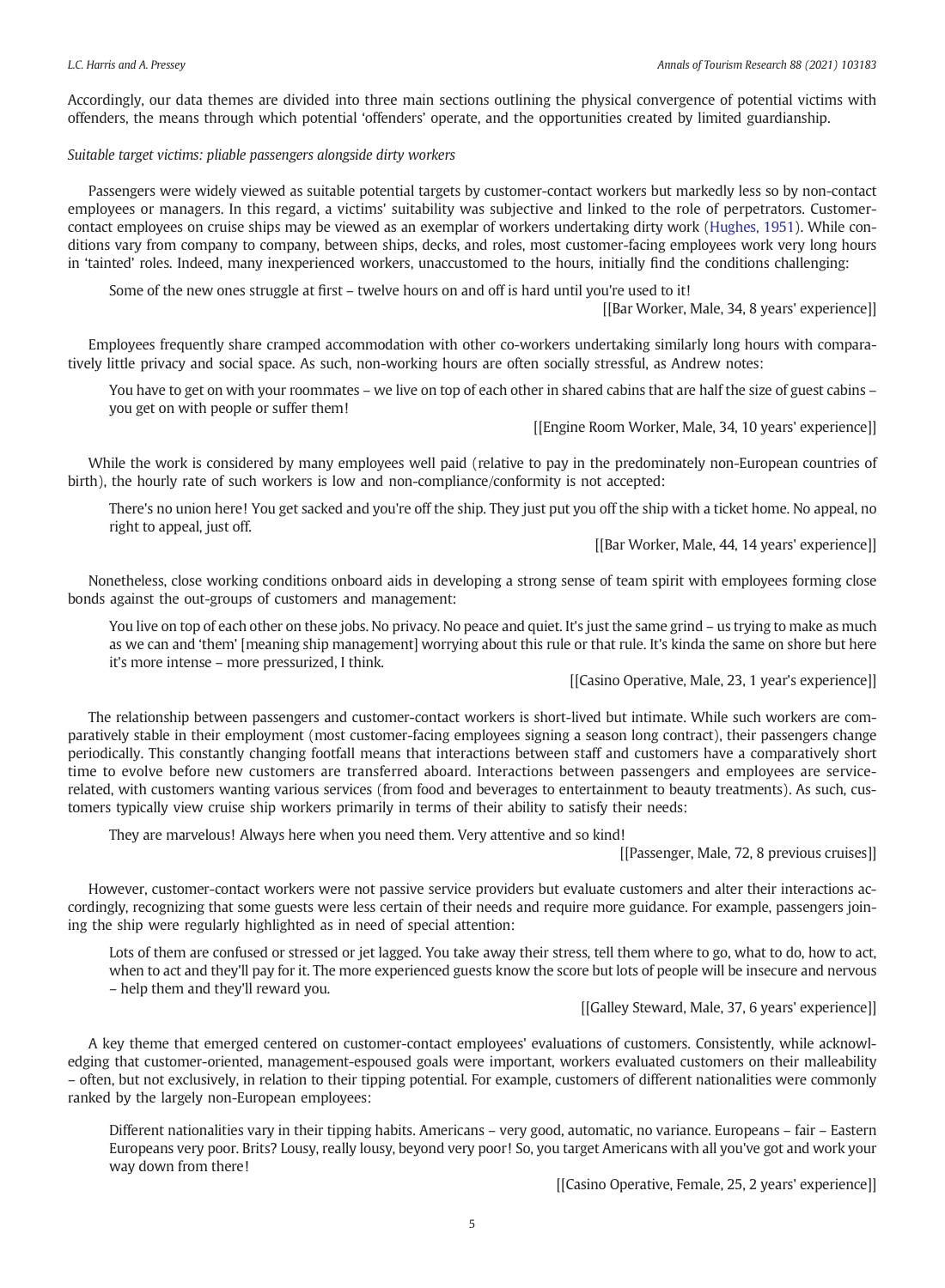Similarly, party size and formation were considered important variables when assessing tipping potential:

Single men are poor tippers unless they're trying to show off. Young couples are easy prey – the man is always trying to impress. Families are variable – you need to connect – they need to feel like you're part of their family. For families it is all about their need to protect the vulnerable.

[[Restaurant Waiter, Female, 35, 4 years' experience]]

Customer demographics were also considered useful means of appraising customers; older passengers were viewed as habitually demanding and occasionally curmudgeonly but were also considered relatively easy targets for eliciting tips:

Old is better than young. Barring the school holidays, cruise ships are packed with rich old people who can't wait to show you how caring and lovely they are! They hand out tips like confetti to anybody who'll listen to their stories or look at their photos of the grandkids and their son who is 'doing ever so well'. They'll moan and complain a lot too but that's life!

[[Casino Operative, Male, 23, 1 year's experience]]

Customer behaviors from volubility to dining and drinking habits also formed bases of worker judgments, with particular traits or actions weighed and rated. One casino worker explains:

In the casino it's the quiet ones you watch out for. In a bar – loud is drunk and drunk is tips. Here – quiet is winning and gamblers are superstitious to the point of madness. Keep them happy, always do the same thing at the same time and they'll throw you a chip at the end of the night. Loud gamblers are amateurs and amateurs lose.

 $[ [14] ]$ 

In these regards, cruise ship workers with extensive experience of ever-revolving customer types, carefully and systemically evaluate their passengers in terms of the extent to which they could be managed, controlled, or manipulated for lucrative tips. As such, in terms of RAT, customer-contact cruise ship workers and their passengers can be viewed as relational – in this sense, sufficiently convergent in time and space.

#### Active offenders: means and motives

As with many dirty workers, customer-contact cruise ship workers from non-European backgrounds are commonly assumed by their customers to lack sufficient skills and cognitive abilities to work in more prestigious roles. Many passengers assume that their waiters, bar tenders, and stewards are unintelligent and passive responders to customer needs. However, interviews with workers (often conducted in the third or fourth language of the informant) demonstrated that this was rarely the case:

Some of them act like we're trolly-dollies on ships – bimbos who smile and nod as the world floats by. I spent four years in college, can charm customers in five languages and I'm motivated by two kids at home who miss their Mom. Stupid, I am not. [[Restaurant Waiter, Female, 45, 21 years' experience]]

To be employed in customer-contact roles, potential employees (nearly all of whom have non-European cultural heritages) need to be fluent in at least one European language, evidence formal training qualifications and have extensive experience in their role. The skill set of cruise ship workers requires intelligent, highly-motivated, and capable workers. Unsurprisingly, employees adapt quickly to their roles and duties – and the unwritten rules and techniques equally rapidly:

You can learn this job in a day – going to hospitality school give you the skills but the actual – what to do, where to go – is straight-forward. What takes years is learning how to maximize your returns. Some things you can pick up, but talking with the older hands is a revelation – they could get a tip from a stone statue and a 'thank you' from an iron bar.

[[Restaurants Supervisor, Female, 47, 8 years' experience]]

The social skills of workers when combined with the behaviors, techniques and tricks learned from more experienced employees, and passed from generation to generation of staff, provides customer-contact employees with the means routinely to manipulate other actors. While various forms of manipulation were uncovered, a common goal was to elicit the highest possible tips from passengers, as Jenny explains:

I've worked on cruise ships all over the world for over twenty years off and on. The Captain may think of this ship as [air quote movements] 'a smoothly running machine' and the Chief Bursar as 'a guest-focused, five-star, entertainment operation' but what this is is a ship full of people slowly being stripped of whatever money they have. This is a bank waiting for us [the customer-contact staff] to open it!

[[Bar Worker, Female, 47, 22 years' experience]]

In criminological terms, the 'means' of customer-contact employees' were both intentional ('intent' being a core legal test of guilt) and, commonly, accessories to the fact (in that, employees assisted or failed to stop the behaviors of others). 'Intent' refers to the extent to which actions of perpetrators was preplanned and deliberately executed. Cersei, an inventive bar tender, explains her means of establishing rapport with customers: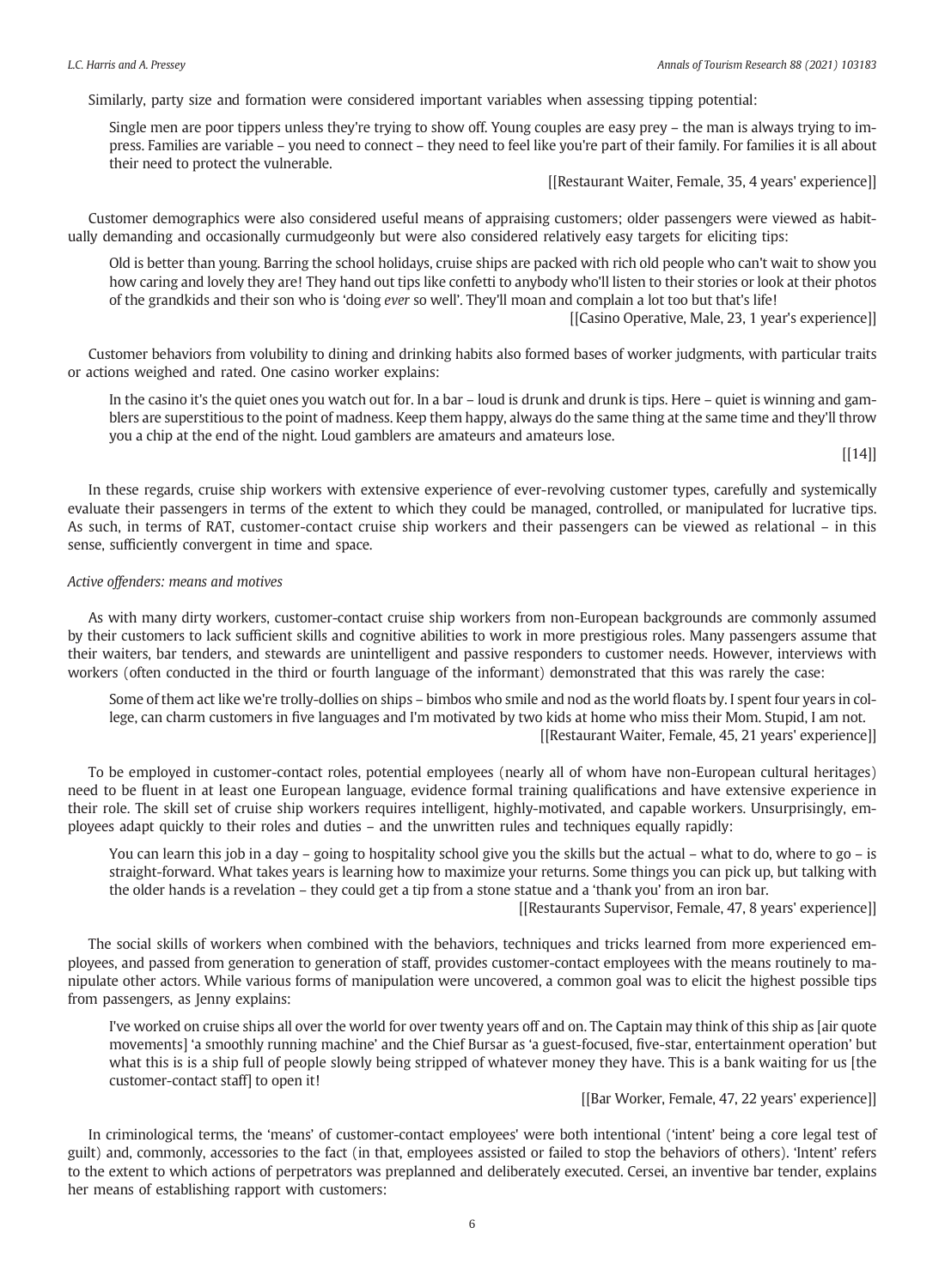To sell a story you need props. See here [reaching into rear pocket to show a photograph of three young children]? A photo of my kids – "see, aren't they just about the same age as yours?" Now, see [reaching into different pocket and producing a different photograph of very different teenagers]? "My kids – teenagers like yours!" [winking] People tip people they like – people like them. [[Restaurant Waiter, Female, 30, 5 years' experience]]

On cruise ships, team work is fundamental, and co-workers cooperate in formal and informal teams to maximize returns. Bran refers to his scheme to maximize tips:

We work in teams. Not the shift team, you know, but our own teams. I work with Jane [a pseudonym] and we'll split the tables she can speak French really well, so she gets them, I take the tables of ladies – they like me and we'll share what we get between us. We figure that way we get more tips for the same amount of effort. There's about six in our posse – we share info. and intel. [[Restaurant Waiter, Male, 37, 8 years' experience]]

Customer-contact cruise ship workers commonly had the means, intent and co-conspirators to manipulate customers to their advantage. The means to manipulate was reflected in the breadth of tactics, techniques, and tools employed by workers. For those workers with access to desirable goods or services, many employees used 'sweethearting' techniques to encourage customers to give higher tips. Sweethearting refers to the provision of free goods and services to selected customers for personal gain (the term originally derived from the practice of bartenders to provide romantic partners with free drinks – see [Brady, Voorhees, & Brusco,](#page-10-0) [2012\)](#page-10-0). Although many passengers on cruise ships purchase full-service packages, some do not and this provides well-positioned workers with the means to 'reward' valuable guests:

A free round of drinks to a paying table [a table without the full drinks package] costs me nothing, give them a free round, and this leads them to tip me better.

[[Bar Worker, Male, 44, 14 years' experience]]

Such activities can be easily hidden by adding these costs to other guests (with full-service packages). Conversely, paying tables can find goods 'accidently' added to their bill:

Nobody keeps track of their bar chits if they're not paying for them. They'll sign anything – just add a few drinks to the end! If they do [adopts sing-song voice] 'soooo sorry, silly me, I makes it wrong' [deliberately heavily-accented and incorrectly pronounced] [laughing]!

[[Bar Worker, Male, 25, 4 years' experience]]

In addition to sweethearting tactics, cruise ship workers can also employ a variant to this approach by providing guests with goods and services that they tell guests are chargeable when this is not the case. Using this tactic, workers ostentatiously provide guests with special free 'extras' for which guests are told other passengers will need to pay. For example, Tywin tells some guests that the snacks he adds to their table are normally \$4 when they are actually free to all (admittedly on request):

Always give 'extras'. I've given tables the free nuts for years as [winking suggestively] 'I'm not supposed to give these out but you're soooo nice'!

[[Bar Worker, Male, 27, 6 years' experience]]

Other tactics of manipulation include, providing selected passengers with either entirely invented 'inside' knowledge regarding services or actually giving tips and suggestions that is beneficial to customers. Workers with extended access to passengers strike up conversations to ascertain the customer's needs and then judiciously feed the customers with information that is perceived to be financially or socially beneficial. This can include special offers, 'surprise' shows and performances, cheaper excursions, locations of shore facilities/stores, or even best restaurant tables and locations for sunbathing. Drogo notes:

I always tell them what's happening – so they can get the best seats or get there first. A cheaper excursion? The best show times? An extra performance? Something like that whispered in their ears as if it is a huge secret and they feel like you're giving them the inside track. Works like a charm!

[[Deck Supervisor, Male, 29, 6 years' experience]]

Finally, some customer-contact cruise ship workers used sexual innuendo or allusions to connect with customers. While any romantic or sexual contact between workers and customers is strictly prohibited, flirtation and sexually-oriented (non-physical) interactions were common. However, some customer-contact workers used their position, judiciously to flirt with customers to elicit tips. Milisandrei refers to her (largely elderly) customers:

A little wriggle here and a wink there and the old fellas get hot for you! Mostly they're too old to try much but they do like a saucy bit of flirting – especially if they're in a crowd.

[[Bar Worker, Female, 30, 5 years' experience]]

We have earlier concluded that a wealth of suitable targets exists and that there is a sufficiently intimate link between customer-contact workers and cruise ship passengers as to be deemed a relationship. Consequently, when exploring the issue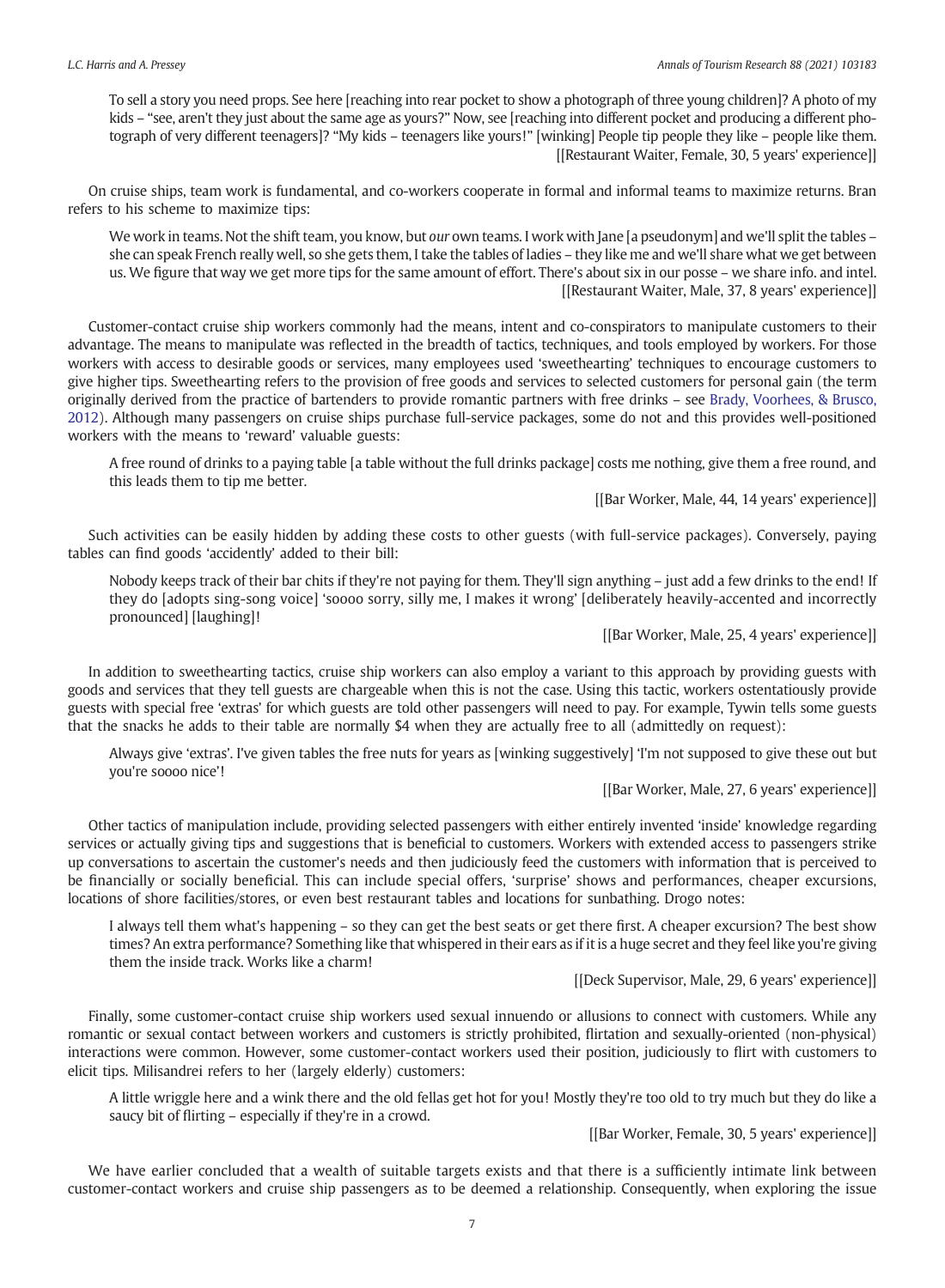of 'motives' we shall focus not on the finding of suitable 'targets' but rather the motivation of customer-contact employees to 'manage' their customers. Data analysis reveals that when managing the behaviors of customers, cruise ship workers have three main motives for their actions. First, the most common motive centers on financial gain. As dirty workers, cruise ship customer-contact employees experience a difficult and challenging working environment and conditions. However, contrary to the assumptions of most passengers, such workers are often highly-trained, experienced, and skilled employees who elect to work on cruise ships for the (typically) considerably better pay then their countries of birth. In this regard, the motivations of such workers are often carefully considered and instrumentally-oriented. As indicated previously, a reflection of this motivation is the focus most workers pay to gain lucrative tips from passengers (which add considerably to the net returns of the employee). One experienced employee explains:

I wait tables for twelve hours, seven days a week to drunk, rude idiots who think that calling me 'garcon' is the epitome of wit. I speak five languages and can understand the basics of three more – when I answer them in French, they don't know what I'm saying. Motive? Money, stupid!

[[Restaurant Waiter, Male, 36, 14 years' experience]]

The motives of cruise ship workers are not exclusively financially-oriented. The second most common motive pivots on manipulating passenger behavior for the convenience of the employee. Examples include, serving multiple rounds of drinks simultaneous to save time, moving guests to more convenient locations, and misleading guests about service times to save effort. Ygritte notes:

This is a stressful role. Lots of cabins, little time. I'll do any trick in the book to make my life easier – yes, I want happy, tipping guests, but an easy life is also right up there.

[[Bar Supervisor, Female, 37, 12 years' experience]]

The third most common motive, mutual benefit, can be viewed as a hybrid motive to balance employee and customer needs. While workers were often highly-motivated to elicit tips or to save effort, there was also a widespread recognition that the role of employees is ultimately customer satisfaction. Thus, where workers see the opportunity to gain instrumentally and increase guest utility, this was viewed as beneficial to all parties. Neve concludes:

We're here to make as much cash as we can for the least amount of effort. If I can manage the guests so that they are happy and my life is easier in making them happy, nobody cares if I break the 'one round at a time' rule. Everybody's happy.

[[Bar Worker, Male, 34, 8 years' experience]]

#### Absence of guardianship: opportunity

Although cruise ship employees outnumber customers by a ratio of between two and three to one (depending on the ship), many workers have little customer contact. Only workers whose roles are primarily customer-contact have the opportunity to 'misbehave' or deviate from service protocols. Nonetheless, for customer-contact employees, misbehavior is only possible if an opportunity to do so is permitted. As such, opportunity in this context pivots on control, or rather, the lack of employee control. In some locations of most cruise ships, sophisticated surveillance equipment and procedures exist. For example, most ship casinos operate various technologies to monitor employee actions. However, in most customer-contact contexts, the majority of interactions between passengers and employees are not subject to electronic surveillance but are subject to superordinate scrutiny:

I oversee this section of the bar with ten-twelve waitresses. I see everything – every scam, every shortcut, every table; well, everything that needs seeing [thoughtfully]. They know this and I know that they know. I'm not here to cut their tips off – they just know to play within my rules. A quite word [winking in a quiet aside 'enough now'] and they get it.

[[Bar Supervisor, Male, 37, 12 years' experience]]

Such surveillance is acknowledged and accepted as legitimate by frontline employees:

The waitresses jump when he [the Deck Manager] gives them the look – he's the boss-man – when he's grumpy they run from table to table. When he's not on their case; they're always ready to tell us all what's going on; they're such nice girls.

[[Passenger, Female, 65, 12 previous cruises]]

On most ships they watch the money and they check the outcomes – are the guests happy, how fast was the turnaround, what does the guest say, how many tables are cleared? Those are the important things – guest happiness and speed of service largely. How we do it is up to us. Okay, we've floor supervisors who know exactly when not to check and managers who don't know even when they should check but very little else. What we do and how we do it is down to us – outcomes matter.

[[Bar Worker, Male, 44, 14 years' experience]]

This highlights a secondary factor that facilitates the creation of opportunities for misbehavior by cruise ship workers – tacit tolerance by superordinates. Most supervisors have worked on cruise ships for many years and have experience of subordinate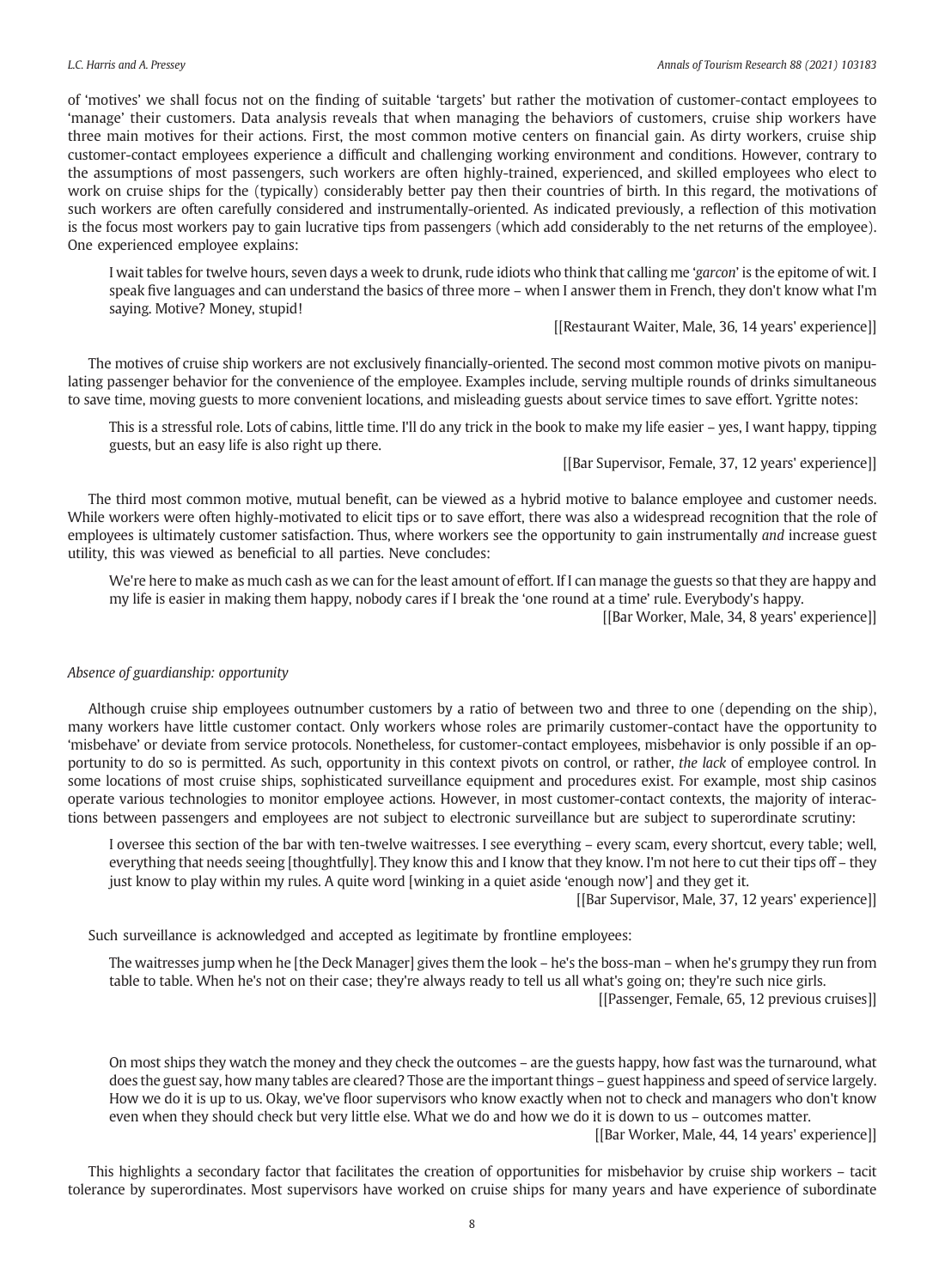roles and understand the pressures of such work. This knowledge permits supervisors to prevent or curb undesirable employee behaviors.

There's not a trick you can teach me that I don't know! I've been there, done it, bought the t-shirt, worn the t-shirt; I own the damned factory! I know the tricks and I know what hurts and what doesn't. There's a line – my job is not about hittin' them with minutiae of the Restaurant Service Manual. Nope. My job is keeping the customers happy and haul people back if they lose sight of my line – that's all. Do I turn a blind eye? Yep. Do I kick ass when needed? Yep. Do I have the highest guest satisfaction score? Yep!

[[Restaurant Manager, Male, 54, 22 years' experience]]

However, workers acknowledge that superordinates routinely tolerate such tactics:

Of course, the floor supervisors know what we do! They didn't spring out of thin air. Last year they were us – half the bloody time they tell us how to play the game better! They know what we're doing and as long as we hit our targets they don't care. Don't get me wrong, we can't give away crates of champagne but free drinks here and there, an extra this or that – no big deal. Just keep the guest quiet. Don't ask, don't look and don't tell.

[[Bar Worker, Female, 30, 5 years' experience]]

Interviews indicate that superordinates are wary of curbing such behavior by subordinates, when such actions might harm service effectiveness:

This is a special type of workplace. Yes – guest satisfaction is paramount but it's a balance. My people aren't here for the glory of [ship name]. They want to make tips and manage their work so they're not on their knees by midnight. If I enforce every little rule to the letter, it'd kill them and annoy the guests too. The spirit of the rule is more important that the letter of the rule. Efficiency is not the same as effectiveness.

[[Deck Supervisor, Male, 29, 6 years' experience]]

Overall, analysis of interviews found that superordinate complicity in subordinate manipulations was largely driven by two main reasons. First, existing manipulative behaviors by customer-contact workers are suitably tempered by a need to satisfy guests, meaning that passengers are largely kept satisfied. Second, should such activities be stopped, managers fear that subordinates will become demotivated and request reassignment (leaving the manager with 'better' behaved employees but ones less able to balance their needs with those of customer satisfaction goals).

#### Contributions

Our first contribution is via the adoption of criminological theories in the study of worker-tourist relations. While scholars have explored crimes both against ([Chesney-Lind & Lind, 1986](#page-10-0); [Barker et al., 2002\)](#page-10-0) and by tourists ([Brunt et al., 2000\)](#page-10-0), the main focus of such studies has been on recorded crime as well as on felonies rather than petty crime or misdemeanors ([Ajagunna, 2006;](#page-10-0) [Brunt et al., 2000;](#page-10-0) [Chesney-Lind & Lind, 1986\)](#page-10-0). The current study broadens the focus of tourism and crime, to encompass the grey area between a crime and a morally or ethically questionable behavior. Some of the behaviors studied could be viewed as criminal fraud or deception while others could equally be interpreted as morally questionable or merely judiciously manipulative. Adopting a variant of Routine Choice Theory in the form of Routine Activity Theory, our findings suggest that cruise ships constitute convergent textbook 'crime triangle' conditions where pliant passengers are exposed to active offenders who have the means, motives, and opportunity to misbehave. While it would be presumptuous, unilaterally to conclude that such conditions universally cause such behaviors, our study strongly suggests that conditions favor such deceptive acts. Routine Activity Theory appears an extremely insightful perspective to adopt when studying clandestine, covert, or surreptitious behaviors that are akin to, but not necessarily, crimes. The convergence of means, motives, and opportunities in tourist-employee interactions on cruise ships reflects the social and economic contingencies while forwarding the planned and rational (cost versus benefit) choices made by cruise workers. Rather than suggest that such actions are exclusively attributable to worker deliberations, it could be argued that cruise ships form ideal breeding grounds and conditions for such behaviors.

A second contribution centers on the parallels uncovered between 'conventional' dirty workers and the dirty work revealed on cruise ships. While existing studies of dirty workers in tourism settings have broadened the early conceptions of 'dirty work' significantly and embraced the notion of 'taint' ([Chapman & Light, 2017](#page-10-0)), to date, cruise ship employees have not been associated with dirty work. Our study strongly positions many service workers onboard cruise ships as dirty workers – or at the very least workers whose working lives are 'tainted' by aspects of their role. Although such employees spend their working days surrounded by the trappings of luxury and five-star opulence, their days are very long, their pay limited, and their working conditions 'dirtied' by often unpleasant, difficult, and demanding guests who expect perfect behavior from their servers. Interactions with many guests are 'tainted' by snobbery or perceived intellectual or social superiority leading to heavy demands of emotional (as well as physical) labor.

Our third contribution centers on one of the core tenets of many business and marketing theories – customer sovereignty and orientation. As with many frontline service employees operating in hospitality and tourist contexts, many academic studies are based on the assumption that workers are pliant, passive and responsive to customer demands. While notions of customer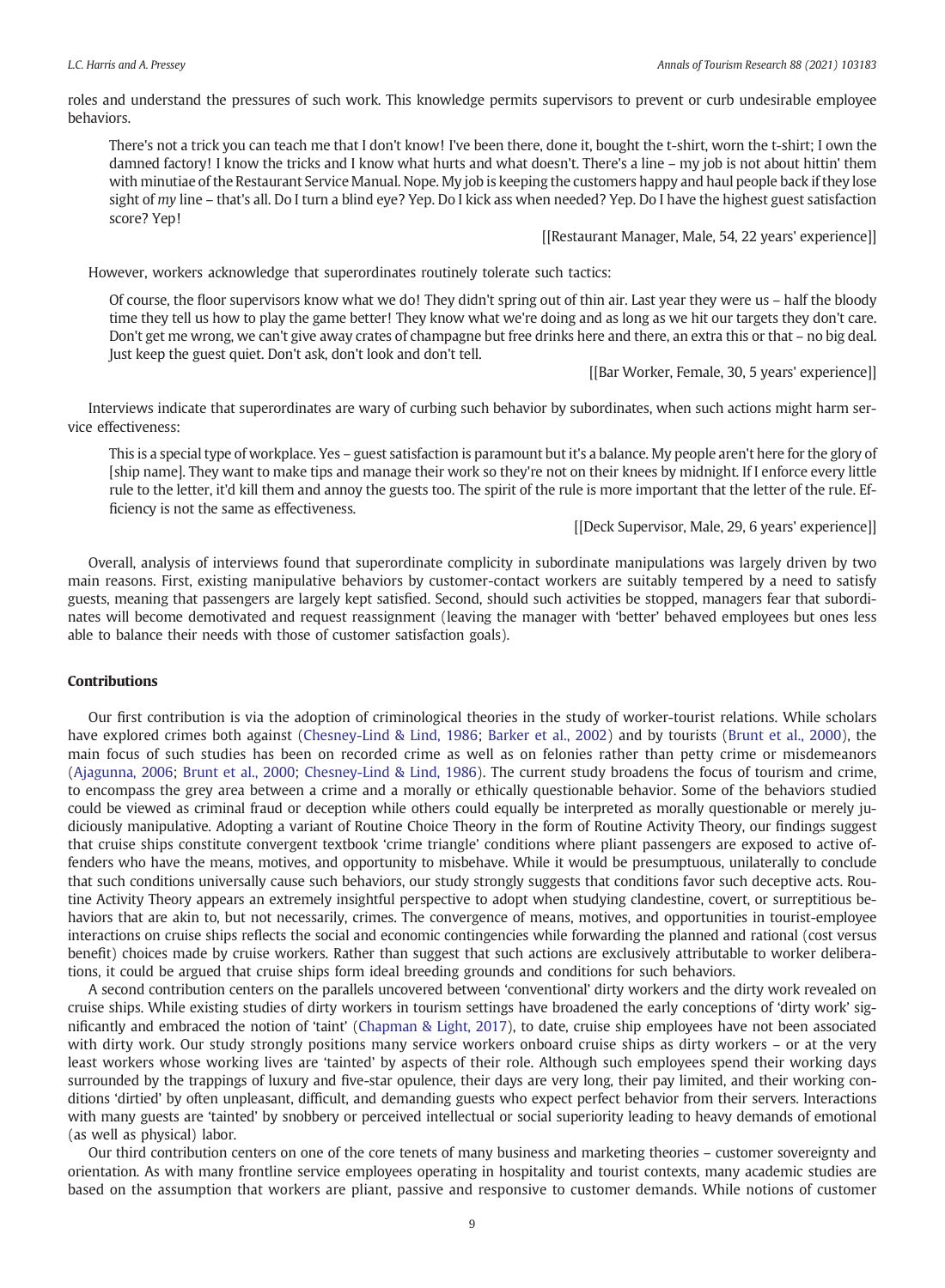<span id="page-10-0"></span>sovereignty abound in scholarly texts, our study suggests that while the Customer may well be King (at least in the minds of management and customers themselves), this does not mean that they are always deserving 'monarchs'. Indeed, such is the actions of many customers that customer-contact personnel consider their working lives harmful to their psychological welfare. Unsurprisingly, mirroring some studies of other tourist settings therefore (Chapman & Light, 2017), employee misbehaviors on cruise ships are common to the point of mundanity. Moreover, despite presumptions by scholars, practitioners, and customers alike, such employees are far from passive vassals to be ruled, but are rather strong, intelligent, forceful, and considered people who use their skills subtly. Whether customer behaviors trigger responses of deviance by workers in a domino effect (see [Harris &](#page-11-0) [Reynolds, 2004](#page-11-0)) or whether such behaviors emerge spontaneously is difficult to discern using the adopted research design but it seems logical that some dynamic relationship between customers and employee behavior exists This study also contributes to a broader corpus of work in the social sciences, namely scholarship on employee and organizational misbehavior in the workplace, which is prevalent in contemporary work settings but often overlooked (Ackroyd and Thompson, 1999, 2016; Ackroyd, 2012; [Fleming & Spicer, 2007](#page-11-0)). While the manipulation practices explored in the present study may be seen as trivial when viewed in the broader context of some executive malfeasance (e.g. fraud, bribery), the study does highlight commonplace deception in tourist settings that has previously received limited attention.

The fourth contribution of this study pertains to value created by employee-tourist interactions. While some employee behaviors seem strongly linked to individual rewards (often financial rewards in the form of tips), other actions are deliberately developed mutually to benefit combinations of customers, employees, and superordinates. In this sense, cruise ships may be viewed as value eco-systems where some explicitly forbidden acts by workers are overlooked by supervisors as such acts create value for customers. Customer-contact workers, supervisors, and customers intricately dance around each other in a deliberate waltz of value co-creation wherein some acts are ignored and others celebrated for the collective good in the form of value created. This point also chimes with the work of Gerald Mars – particularly the concept of triadic occupations ([Mars, 1982, 2008;](#page-11-0) [Mars](#page-11-0) [& Nicod, 1984](#page-11-0); [Thornthwaite & McGraw, 2012\)](#page-12-0), where certain work relationships are three-way that comprise of an employee, an employer and a customer. Any two of these parties can dupe the third through tacit collusion, such as a retail employee who conspires with a customer to steal goods. Cruise ship workers occupy triadic occupations; manipulation cannot exist in a vacuum, and it requires a willing employee, a pliant passenger and often the tacit acceptance of a supervisor and employer. Hence these interactions and practices on cruise ships take place in a grey zone, or 'hidden economy' ([Mars, 2008](#page-11-0)), where tourism workers may be deceitful in some way – often overlooked in tourism studies (Yıldırı[m, 2020](#page-12-0)).

As is the case in almost all studies, the present study has several limitations. Initially, there may be deceptive practices by cruise ship workers not uncovered. While we endeavored to interview subjects with substantial cruise work experience, we do not generalize our findings across all contexts. Similarly, while our informants were drawn from a wide range of ethnicities and cultural backgrounds, the frontline employees were predominately from non-European heritages. Informants from different backgrounds might offer different insights. These limitations highlight potentially fruitful avenues for future research. Three areas seem especially worthy of pursuit. First, the context of service on cruise ships seems relatively neglected. While scholars have made valuable contributions in researching cruise ships (see [Yi et al., 2014;](#page-12-0) [Meng et al., 2011](#page-11-0); [Teye & Leclerc, 1998;](#page-11-0) [Morrison, 1996;](#page-11-0) [Foster, 1986](#page-11-0)), further research is merited. The effects of Covid-19 on the industry will undoubtedly be scrutinized while further studies focusing on service dynamics, employee conditions and wellbeing as well as human resource management seem worthwhile (see [Radic, Lück, et al., 2020](#page-11-0)). Second, the adoption of a criminological lens into surreptitious employee behaviors and tourist interactions has supplied some novel insights into service dynamics. Future research should benefit from a greater immersion into this literature and the appropriate adoption of theories to explore tourist contexts. Finally, the further exploration of dirty work(ers) in tourism contexts seems meritorious. In this regard, studies focusing on factors such as employee ethnicity and the wider social and economic divisions between passengers and employees seem potentially fruitful.

#### Declaration of competing interest

The authors declare that they have no known competing financial interests or personal relationships that could have appeared to influence the work reported in this paper.

#### References

Ackroyd, S. (2012). [Even more misbehaviour: What has happened in the last twenty years? In A. Barnes, & I. Taksa \(Eds.\),](http://refhub.elsevier.com/S0160-7383(21)00045-1/rf0005) Rethinking misbehavior and resistance in organizations[. Emerald Publishing \(Advances in Industrial and Labor Relations, 19\).](http://refhub.elsevier.com/S0160-7383(21)00045-1/rf0005)

Ackroyd, S., & Thompson, P. (2016). Unruly subjects: Misbehaviour in the workplace. [The Sage Handbook of the Sociology of Work and Employment](http://refhub.elsevier.com/S0160-7383(21)00045-1/rf0015), 11(1), 185–204.

Ajagunna, I. (2006). Crime and harassment in Jamaica. [International Journal of Contemporary Hospitality Management](http://refhub.elsevier.com/S0160-7383(21)00045-1/rf0020), 18(3), 253–259.

- Barker, M., Page, S. J., & Meyer, D. (2002). [Modelling tourism crime. The 2000 America](http://refhub.elsevier.com/S0160-7383(21)00045-1/rf0025)'s cup. Annals of Tourism Research, 29, 762–782.
- Becker, G. S. (1968). [Crime and punishment: An economic approach.](http://refhub.elsevier.com/S0160-7383(21)00045-1/rf0030) Journal of Political Economy, 76(2), 169–217.
- Brady, M. K., Voorhees, C. M., & Brusco, M. J. (2012). [Service sweethearting: Its antecedents and customer consequences.](http://refhub.elsevier.com/S0160-7383(21)00045-1/rf0035) Journal of Marketing, 76(2), 81–98.
- Bruns, B. D. (2008). [Cruise confidential: A hit below the waterline: Where the crew lives, eats, wars, and parties.](http://refhub.elsevier.com/S0160-7383(21)00045-1/rf0040) Palo Alto: Traveler's Tales.
- Bruns, B. D., & Hutchinson, J. (2015). 100-Hour working weeks, sex below deck…. Daily Mail 26th Feb. Retrieved from <https://goo.gl/Iz2o7p>.
- Brunt, P., Mawby, R., & Hambly, Z. (2000). [Tourist victimisation and the fear of crime on holiday.](http://refhub.elsevier.com/S0160-7383(21)00045-1/rf0050) Tourism Management, 21, 417–424.
- Chapman, A., & Light, D. (2017). [Working with the carnivalesque at the seaside.](http://refhub.elsevier.com/S0160-7383(21)00045-1/rf0055) Tourist Studies, 17(2), 182–199.
- Chapman, P. (1992). [Trouble on board: The plight of international seafarers.](http://refhub.elsevier.com/S0160-7383(21)00045-1/rf0060) Ithaca, NY: ILR Press.

Chesney-Lind, M., & Lind, I. Y. (1986). [Visitors as victims: Crimes against tourists in Hawaii.](http://refhub.elsevier.com/S0160-7383(21)00045-1/rf0065) Annals of Tourism Research, 13(2), 167–191.

Chin, C. B. (2008). Labour flexibilization at sea: "Mini U[nited] N[ations]" crew on cruise ships. [International Feminist Journal of Politics](http://refhub.elsevier.com/S0160-7383(21)00045-1/rf0070), 10(1), 1–18.

Ackroyd, S., & Thompson, P. (1999). [Organisational misbehaviour.](http://refhub.elsevier.com/S0160-7383(21)00045-1/rf0010) London: Sage.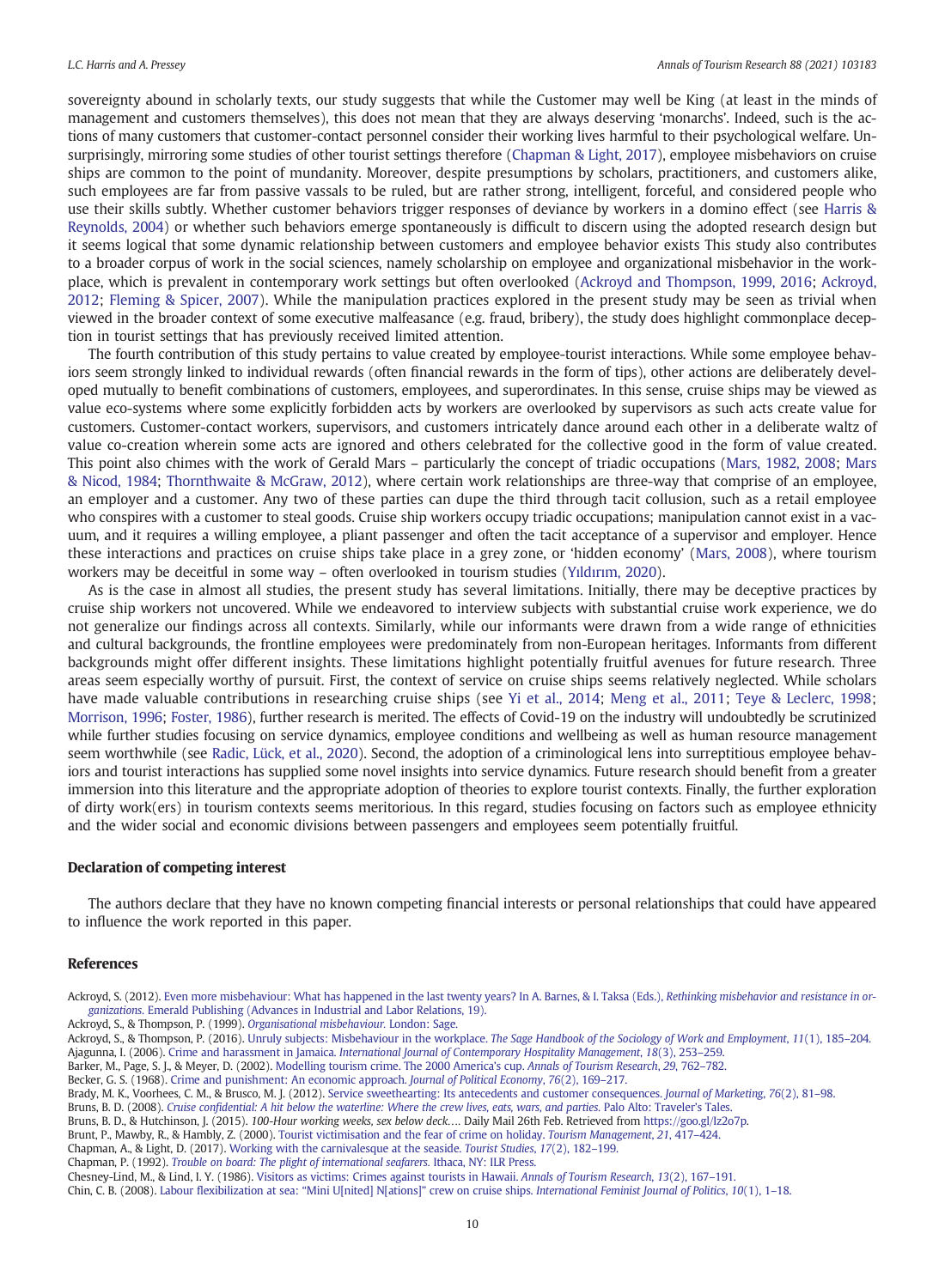<span id="page-11-0"></span>Chon, D. S. (2017). Residential burglary victimization. [International Review of Victimology](http://refhub.elsevier.com/S0160-7383(21)00045-1/rf0075), 23(1), 47–61.

Clarke, R. V. G. (1997). Situational Crime Prevention. [Monsey, NY: Criminal Justice Press.](http://refhub.elsevier.com/S0160-7383(21)00045-1/rf0080)

Cohen, L. E., & Felson, M. (1979). [Social change and crime rate trends: A routine activity approach.](http://refhub.elsevier.com/S0160-7383(21)00045-1/rf0085) American Sociological Review, 44(4), 588–608.

DeLiema, M. (2018). [Elder fraud and financial exploitation: Application of routine activity theory.](http://refhub.elsevier.com/S0160-7383(21)00045-1/rf0090) The Gerontologist, 58(4), 706–718.

Dennett, A. (2018). [Identity construction in transient spaces: Hospitality work on-board cruise ships.](http://refhub.elsevier.com/S0160-7383(21)00045-1/rf0095) Tourism in Marine Environments, 13(4), 231–241.

Denzin, N. K. (1989). The research act. [Prentice Hall: Englewod Cliffs.](http://refhub.elsevier.com/S0160-7383(21)00045-1/rf0100)

Dowling, R. K. (Ed.). (2006). Cruise ship tourism[. Oxfordshire: CAB International.](http://refhub.elsevier.com/S0160-7383(21)00045-1/rf0105)

Eisenhardt, K. M., & Graebner, M. E. (2007). [Theory building from cases: Opportunities and challenges.](http://refhub.elsevier.com/S0160-7383(21)00045-1/rf0110) Academy of Management Journal, 50(1), 25–32.

Felson, M., & Cohen, L. E. (1980). [Human ecology and crime: A routine activity approach.](http://refhub.elsevier.com/S0160-7383(21)00045-1/rf0115) Human Ecology, 8(4), 389–406.

Fleming, P., & Spicer, A. (2007). [Contesting the corporation: Struggle, power and resistance in organizations.](http://refhub.elsevier.com/S0160-7383(21)00045-1/rf0120) Cambridge: Cambridge University Press.

Foster, G. M. (1986). [South seas cruise: A case study of a short-lived society.](http://refhub.elsevier.com/S0160-7383(21)00045-1/rf0125) Annals of Tourism Research, 13(2), 215–238.

Frantz, D. (1999). For cruise ships' workers, much toil, little protection. [New York Times, A1 December 24.](http://refhub.elsevier.com/S0160-7383(21)00045-1/rf0130)

Gibson, P. (2008). [Cruising in the 21st century: Who works while others play?](http://refhub.elsevier.com/S0160-7383(21)00045-1/rf0135) International Journal of Hospitality Management, 27(1), 42–52.

Harper, D. W., Jr. (2000). [Planning in tourist robbery.](http://refhub.elsevier.com/S0160-7383(21)00045-1/rf0145) Annals of Tourism Research, 27(2), 517–520.

Harris, L. C. (2012). "Ripping off" tourists: An empirical evaluation of tourists' [perceptions and service worker \(mis\)behavior.](http://refhub.elsevier.com/S0160-7383(21)00045-1/rf0150) Annals of Tourism Research, 39(2), 1070–[1093.](http://refhub.elsevier.com/S0160-7383(21)00045-1/rf0150)

Harris, L. C., & Ogbonna, E. (2002). [Exploring service sabotage: the antecedents, types and consequences of frontline, deviant, antiservice behavior.](http://refhub.elsevier.com/S0160-7383(21)00045-1/rf0160) J. Serv. Res., 4(3), 163–[183.](http://refhub.elsevier.com/S0160-7383(21)00045-1/rf0160)

Harris, L. C., & Ogbonna, E. (2009). [Service sabotage: The dark side of service dynamics.](http://refhub.elsevier.com/S0160-7383(21)00045-1/rf0155) Business Horizons, 52, 325–335.

Harris, L. C., & Reynolds, K. L. (2004). [Jaycustomer behavior: An exploration of types and motives in the hospitality industry.](http://refhub.elsevier.com/S0160-7383(21)00045-1/rf0165) Journal of Services Marketing, 18(5), 339–[357.](http://refhub.elsevier.com/S0160-7383(21)00045-1/rf0165)

Hayes, B. E. (2018). [Repeat victimization among intimate partner violence victims.](http://refhub.elsevier.com/S0160-7383(21)00045-1/rf0170) Feminist Criminology, 13(2), 138–159.

Ho, T., Zhao, J., & Dooley, B. (2017). [Hotel crimes: An unexplored victimization in the hospitality industry.](http://refhub.elsevier.com/S0160-7383(21)00045-1/rf0175) Security Journal, 30(4), 1097–1111.

Hsieh, M. -L., & Wang, S. -Y. K. (2018). Routine activities in a virtual space. [International Journal of Cyber Criminology](http://refhub.elsevier.com/S0160-7383(21)00045-1/rf0180), 12(1), 333–352.

Hughes, E. C. (1951). [Work and the self. In J. H. Rohrer, & M. Sherif \(Eds.\),](http://refhub.elsevier.com/S0160-7383(21)00045-1/rf0185) Social psychology at the crossroads (pp. 313-323). New York: Harper & Brothers.

Hughes, E. C. (1962). [Good people and dirty work.](http://refhub.elsevier.com/S0160-7383(21)00045-1/rf0190) Social Problems, 10(1), 3-11.

Johansson, M., & Naslund, L. (2009). [Welcome to paradise. Customer experience design and emotional labour on a cruise ship.](http://refhub.elsevier.com/S0160-7383(21)00045-1/rf0195) International Journal of Work [Organisation and Emotion](http://refhub.elsevier.com/S0160-7383(21)00045-1/rf0195), 3(1), 40–55.

Kleemans, E. R., Soudijn, M. R., & Weenink, A. W. (2012). [Organized crime, situational crime prevention and routine activity theory.](http://refhub.elsevier.com/S0160-7383(21)00045-1/rf0200) Trends in Organized Crime, 15(2–3), 87–[92.](http://refhub.elsevier.com/S0160-7383(21)00045-1/rf0200)

Klein, R. A. (2002). [Cruise ship blues: The underside of the cruise industry.](http://refhub.elsevier.com/S0160-7383(21)00045-1/rf0205) Gabriola Island, BC: New Society Publishers.

Klein, R. A., & Roberts, C. (2003). [Cruise ship blues: The underside of the cruise industry.](http://refhub.elsevier.com/S0160-7383(21)00045-1/rf0210) Alternatives Journal, 29(3), 42.

Kobus (2012a). What's it like to live on a cruise ship? [Online]. Available at: <https://goo.gl/tYTjfh>.

Kobus (2012b). What's it like to work on a cruise ship? [Online]. Available at: [https://goo.gl/lBNdLB.](https://goo.gl/lBNdLB)

Lisowska, A. (2017). [Crime in tourism destinations: Research review.](http://refhub.elsevier.com/S0160-7383(21)00045-1/rf0225) Turyzm, 27(1), 31–39.

Madan, M., & Nalla, M. K. (2016). [Sexual harassment in public spaces.](http://refhub.elsevier.com/S0160-7383(21)00045-1/rf0230) International Criminal Justice Review, 26(2), 80–97.

Mars, G. (1982). [Cheats at work: An anthropology of workplace crime.](http://refhub.elsevier.com/S0160-7383(21)00045-1/rf0235) London: Allen and Unwin.

Mars, G. (2008). [Rethinking occupational deviance and crime in the light of globalization.](http://refhub.elsevier.com/S0160-7383(21)00045-1/rf0240)

Mars, G., & Nicod, M. (1984). [The world of waiters. London: George Allen and Unwin. In J. Minkes, & L. Minkes \(Eds.\),](http://refhub.elsevier.com/S0160-7383(21)00045-1/rf0245) Corporate and white-collar crime. London: Sage.

Martin, K. E., & Maples, J. N. (2019). [Guardianship and predatory crimes among incapacitated persons in Kentucky.](http://refhub.elsevier.com/S0160-7383(21)00045-1/rf0250) Journal of Evidence-Based Social Work, 16(1), 54–69.<br>Matuszewski, I., & Blenkinsopp, J. (2011). "New kids on

[Hospitality and Tourism Management](http://refhub.elsevier.com/S0160-7383(21)00045-1/rf0255), 18, 79–88. Maxfield, M. G. (1987). [Household composition, routine activity and victimisation: A comparative analysis.](http://refhub.elsevier.com/S0160-7383(21)00045-1/rf0260) Journal of Quantitative Criminology, 3(4), 301–320.

Meng, S. M., Liang, G. S., & Yang, S. H. (2011). [The relationships of cruise image, perceived value, satisfaction, and post-purchase behavioral intention on Taiwanese](http://refhub.elsevier.com/S0160-7383(21)00045-1/rf0265)

tourists. [African Journal of Business Management](http://refhub.elsevier.com/S0160-7383(21)00045-1/rf0265), 5(1), 19–29.

Merton, R., Fiske, M., & Kendall, P. (1990). The focused interview [\(2nd ed.\). New York: Free Press.](http://refhub.elsevier.com/S0160-7383(21)00045-1/rf0270)

Micallef, J. V. (2020). State of the cruise industry: Smooth sailing into the 2020's. Forbes (January 20th) [https://www.forbes.com/sites/joemicallef/2020/01/20/state-of](https://www.forbes.com/sites/joemicallef/2020/01/20/state-of-the-cruise-industry-smooth-sailing-into-the-2020s/#:~:text=Since%202009%2C%20cruise%20ship%20passengers,rate%20of%20growth%20of%207.2%25)[the-cruise-industry-smooth-sailing-into-the-2020s/#:~:text=Since%202009%2C%20cruise%20ship%20passengers,rate%20of%20growth%20of%207.2%25](https://www.forbes.com/sites/joemicallef/2020/01/20/state-of-the-cruise-industry-smooth-sailing-into-the-2020s/#:~:text=Since%202009%2C%20cruise%20ship%20passengers,rate%20of%20growth%20of%207.2%25) (Accessed: July 7th, 2020).

Mooney, S. K., Harris, C., & Ryan, I. (2016). Long hospitality careers - a contradiction in terms? [International Journal of Contemporary Hospitality Management](http://refhub.elsevier.com/S0160-7383(21)00045-1/rf2015), 28(11), 2589–[2608.](http://refhub.elsevier.com/S0160-7383(21)00045-1/rf2015)

Morgan, N., & Pritchard, A. (2019). Gender matters in hospitality. [International Journal of Hospitality Management](http://refhub.elsevier.com/S0160-7383(21)00045-1/rf0285), 76(Part B), 38–44.

Morrison, A. M. (1996). [Comparative profiles of travellers on cruises and land based resort vacations.](http://refhub.elsevier.com/S0160-7383(21)00045-1/rf0290) Journal of Tourism Studies, 7(2), 15. Mustaine, E. E., & Tewksbury, R. (1999). A routine activity theory explanation for women's stalking victimizations. Violence Against Women, 5(1), 43–62. [https://doi.](https://doi.org/10.1177/10778019922181149) [org/10.1177/10778019922181149.](https://doi.org/10.1177/10778019922181149)

Nimri, R., Kensbock, S., Bailey, J., Jennings, G., & Patiar, A. (2020). [Realizing dignity in housekeeping work: Evidence of five star hotels.](http://refhub.elsevier.com/S0160-7383(21)00045-1/rf0295) Journal of Human Resources in [Hospitality & Tourism](http://refhub.elsevier.com/S0160-7383(21)00045-1/rf0295), 19(3), 1–20.

Panko, T. R., & Henthorne, T. L. (2019). Crimes at sea: A review of crime onboard cruise ships. [International Journal of Safety and Security in Tourism and Hospitality](http://refhub.elsevier.com/S0160-7383(21)00045-1/rf0300), 20, 1–[23.](http://refhub.elsevier.com/S0160-7383(21)00045-1/rf0300)

Papathanassis, A., & Beckmann, I. (2011). Assessing the "poverty of cruise theory" hypothesis. [Annals of Tourism Research](http://refhub.elsevier.com/S0160-7383(21)00045-1/rf0305), 38(1), 153–174.

Pelfrey, W. V. (2011). Tourism and crime. [International Journal of Comparative and Applied Criminal Justice](http://refhub.elsevier.com/S0160-7383(21)00045-1/rf0310), 22(2), 293-304.

Pizam, A. (1982). [Tourism and crime: Is there a relationship?](http://refhub.elsevier.com/S0160-7383(21)00045-1/rf0315) Journal of Travel Research, 20(3), 7–10.

Pizam, A. (1999). [A comprehensive approach to classifying acts of crime and violence at tourism destinations.](http://refhub.elsevier.com/S0160-7383(21)00045-1/rf0320) Journal of Travel Research, 38(1), 5–12.

Praetorius, G. P., Österman, C., & Hult, C. (2018). [Strategies and measures to improve the work environment of service crew on board Swedish passenger vessels.](http://refhub.elsevier.com/S0160-7383(21)00045-1/rf0325) [International Journal on Marine Navigation and Safety of Sea Transportation](http://refhub.elsevier.com/S0160-7383(21)00045-1/rf0325), 12(3), 587–595.

Presser, L. (2017). Below deck: Filipinos make up nearly a third of all cruise ship workers. It's a good job until it isn't. [online]. February 2nd The California Sunday Magazine Available at: <https://goo.gl/l3qgZV> [Accessed: 2nd July, 2020].

Prideaux, B. (1996). [The tourism crime cycle: A beach destinations case study. In A. Pizam, & Y. Mansfield \(Eds.\),](http://refhub.elsevier.com/S0160-7383(21)00045-1/rf0335) Tourism, crime and international security issues (pp. 59–[76\). Chichester: John Wiley.](http://refhub.elsevier.com/S0160-7383(21)00045-1/rf0335)

Radic, A. (2019). [Occupational and health safety on cruise ships: Dimensions of injuries among crew members.](http://refhub.elsevier.com/S0160-7383(21)00045-1/rf0340) Australian Journal of Maritime & Ocean Affairs, 11(1), 51–[60.](http://refhub.elsevier.com/S0160-7383(21)00045-1/rf0340)

Radic, A., Ariza-Montes, A., Hernández-Perlines, F., & Giorgi, G. (2020). Connected at sea. [International Journal of Environmental Research and Public Health](http://refhub.elsevier.com/S0160-7383(21)00045-1/rf0345), 17(8), 2840. Radic, A., Lück, M., Ariza-Montes, A., & Han, H. (2020). [Fear and trembling of cruise ship employees: Psychological effects of the COVID-19 pandemic.](http://refhub.elsevier.com/S0160-7383(21)00045-1/rf0350) International [Journal of Environmental Research and Public Health](http://refhub.elsevier.com/S0160-7383(21)00045-1/rf0350), 17(18), 6741.

Reynolds, K. L., & Harris, L. C. (2006). [Deviant customer behavior: An exploration of front line employee tactics.](http://refhub.elsevier.com/S0160-7383(21)00045-1/rf0355) Journal of Marketing Theory and Practice, 14(2), 95-111. Ryan, C. (1993). [Crime, violence, terrorism and tourism: An accidental or intrinsic relationship?](http://refhub.elsevier.com/S0160-7383(21)00045-1/rf0360) Tourism Management, 14(3), 173–183.

Sehkaran, S. N., & Sevcikova, D. (2011). "All aboard"[: Motivating service employees on cruise ships.](http://refhub.elsevier.com/S0160-7383(21)00045-1/rf0365) Journal of Hospitality and Tourism Management, 18(1), 70-78. Strauss, A., & Corbin, J. (1998). [Basics of qualitative research: Techniques and procedures for developing grounded theory.](http://refhub.elsevier.com/S0160-7383(21)00045-1/rf0370) Sage.

Tarlow, P. E. (2011). [Crime and tourism. In J. Wilks, D. Pendergast, & P. Leggat \(Eds.\),](http://refhub.elsevier.com/S0160-7383(21)00045-1/rf0375) Tourism in turbulent times (towards safe experience for visitors) (pp. 93–101). Teye, V. B., & Leclerc, D. (1998). [Product and service delivery satisfaction among North American cruise passengers.](http://refhub.elsevier.com/S0160-7383(21)00045-1/rf0380) Tourism Management, 19(2), 153–160.